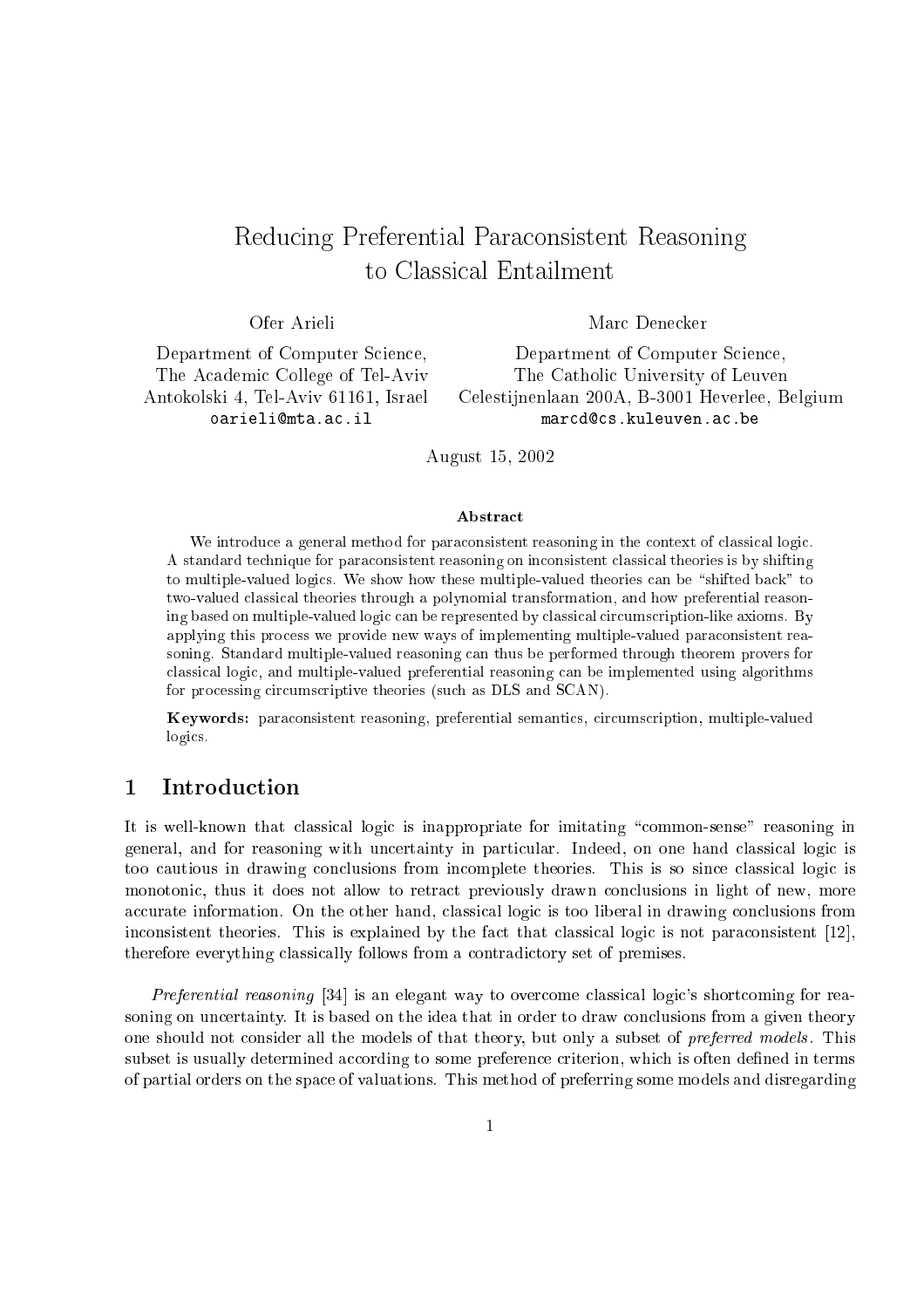the others yields robust formalisms that allow to draw intuitive conclusions from partial knowledge.

In the context of classical logic, preferential semantics cannot help to overcome the problem of trivial reasoning with ontradi
tory theories. Indeed, if a ertain theory has no (two-valued) models, then it has no preferred models as well. A useful way of reasoning on contradictory classical theories is therefore by embedding them in multiple-valued logics in general, and Belnap's four-valued logic  $[8, 9]$  in particular (which is the underlying multiple-valued semantics used here). There are several reasons for using this setting. The most important ones for our purposes are the following:

- In the context of four-valued semantics it is possible to define consequence relations that are not degenerated w.r.t. any theory (see, e.g.,  $[3, 4, 31, 32, 35]$ ); the fact that every theory has a nonempty set of four-valued models implies that four-valued reasoning may be useful for properly handling inconsistent theories. As shown e.g. in  $[3, 4]$ , this indeed is the case.
- Analysis of four-valued models can be instructive to pinpoint the causes of the inconsistency and/or the incompleteness of the theory under consideration. (See  $[3, 4, 8, 9]$  for a detailed discussion on this property, as well as some relevant results).

However, Belnap's four-valued logic has its own shortcomings:

• As in classical logic, many theories have too many models, and as a consequence the entailment relation is often too weak. In fact, since Belnap's logic is weaker than classical logic w.r.t.  $\rm{constant}$  theories , we are even in a worse situation than in classical logic:

A (partial) solution to this problem is by using preferential reasoning in the ontext of multiplevalued logic (see, e.g.,  $[2, 3, 4, 5, 22, 23, 31, 32]$ ).

• At the computational level, implementing paraconsistent reasoning based on four-valued semantics poses important challenges. An effective implementation of theorem provers for one of the existing proof systems for Belnap's logic requires a major effort. The problem is even worse in the context of four-valued *preferential* reasoning, for which currently no proof systems are known.

Our goal in this paper is to show a way in which these problems can be solved. In particular, we present a polynomial transformation ba
k from four-valued theories to two-valued theories such that reasoning in preferential four-valued semantics can be implemented by standard theorem proving in two-valued logic.<sup>2</sup> Moreover, preference criteria on four-valued theories are translated into "circumscriptive-like" formulae [28, 29], and thus paraconsistent reasoning may be automatically computed by some specialized methods for compiling circumscriptive theories (such as those described in  $[19, 33]$ , and incorporated into algorithms such as SCAN  $[30]$  and DLS  $[13, 14]$ , for reducing second-order formulae to their first-order equivalents.

<sup>1</sup> That is, everything that follows in Belnap's four-valued logi from a given theory also lassi
ally follows from that theory, but not vice-versa. For instance, the rule of excluded middle (either  $\psi$  or  $\neg \psi$  should hold for every  $\psi$ ) and the Disjunctive Syllogism (from  $\psi \vee \phi$  and  $\neg \phi$  conclude  $\psi$ ) are not sound in Belnap's four-valued logic.

<sup>-</sup>Similar technique, of shifting back and forth between classical and non-classical logics, is also considered in [17], where it is shown that it is possible to accomplish belief revision in any logic that is translatable to classical logic.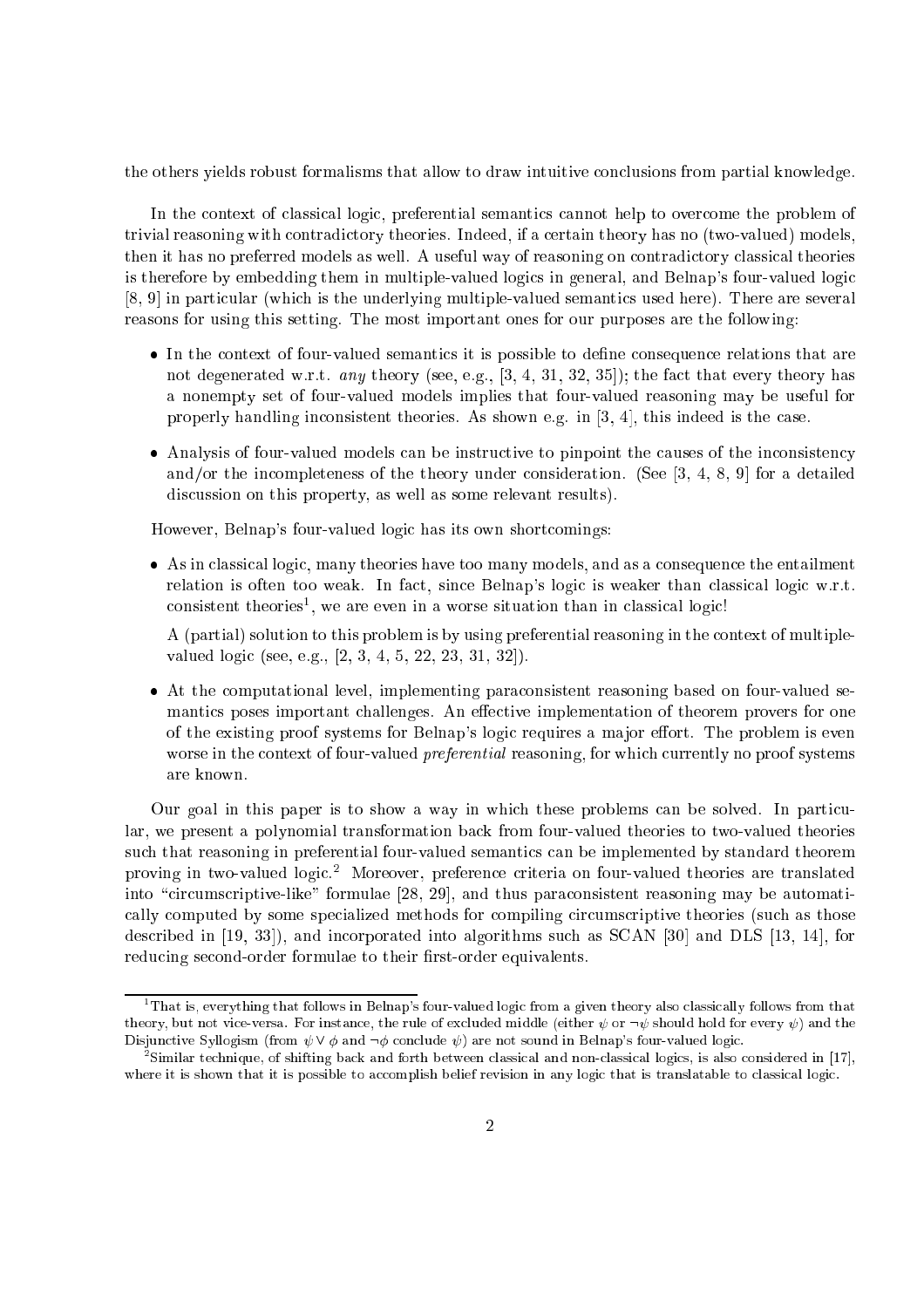In the last part of this paper we show that our approach of representing preferential considerations by higher-order formulae can be generalized to cases in which *arbitrarily many* truth values are needed (such as in probabilistic reasoning or fuzzy logics). For that we use Ginsberg/Fitting's bilattices [16, 18], which are algebraic structures that naturally extend Belnap's four-valued structure. It is shown that within the bilattice-based semantics one can use the same methods for syntactically representing preferen
es in many-valued logi
s.

The rest of this paper is organized as follows: in the next section we show how paraconsistent four-valued reasoning on a logic theory can be simulated by classical reasoning on a suitably translated first order theory. In Section 3 we show, moreover, that four-valued *preferential* reasoning on a logic theory can be simulated by amalgamating its translation with second-order formulae. In Section 4 we extend these results to general multiple-valued formalisms, and in Section 5 we on
lude. <sup>3</sup>

# 2 Para
onsistent lassi
al reasoning

In order to define the reduction of paraconsistent (four-valued) reasoning to classical logic, we first define the underlying framework for representing inconsistent (and incomplete) theories. Then we consider a polynomial transformation of theories in this framework to "equivalent" classical theories. Finally, in the last part of this section we use this transformation for simulating paraconsistent reasoning (as well as reasoning with incomplete information) by classical logic.

# 2.1 The underlying semantical structure

The formalism that we onsider here is based on four-valued semanti
s. Four-valued reasoning may be tra
ed ba
k to the 1950's, where four-valued formalisms have been investigated by a number of people, including Bialynicki-Birula [10], Rasiowa [11], and Kalman [20]. In the sequel we shall use a corresponding four-valued algebraic structure (denoted here by  $\mathcal{FOUR}$ ), introduced later by Belnap [8, 9]. This structure is composed of four elements  $FOUR = \{t, f, \perp, \perp\}$ , arranged in the following two lattice structures:

- $(FOUR, \leq_t)$ , in which t is the maximal element, f is the minimal one, and  $\top$ ,  $\bot$  are two intermediate and in
omparable elements.
- $(FOUR, \leq_k)$ , in which  $\top$  is the maximal element,  $\bot$  is the minimal one, and t, f are two intermediate and in
omparable elements.

Here,  $t$  and  $f$  correspond to the classical truth values. The two other truth values may intuitively be understood as representing different cases of uncertainty:  $\top$  corresponds to the *contradictory truth value* (i.e., the corresponding assertion and its negation are both true), and  $\perp$  corresponds to an incomplete truth value (i.e., neither the assertion nor its negation are true). This interpretation of the meaning of the truth values will be useful in what follows for modeling paraconsistent reasoning.<sup>4</sup>

 $\lceil$  1 his is a revised and an extended version of  $|{\mathfrak{b}}|$  .

This was also the original motivation of Belnap when he introduced FOUR. See [3, 4] for some further arguments in favor of using this stru
ture as a semanti
al ba
kground of formalisms for ommon-sense reasoning.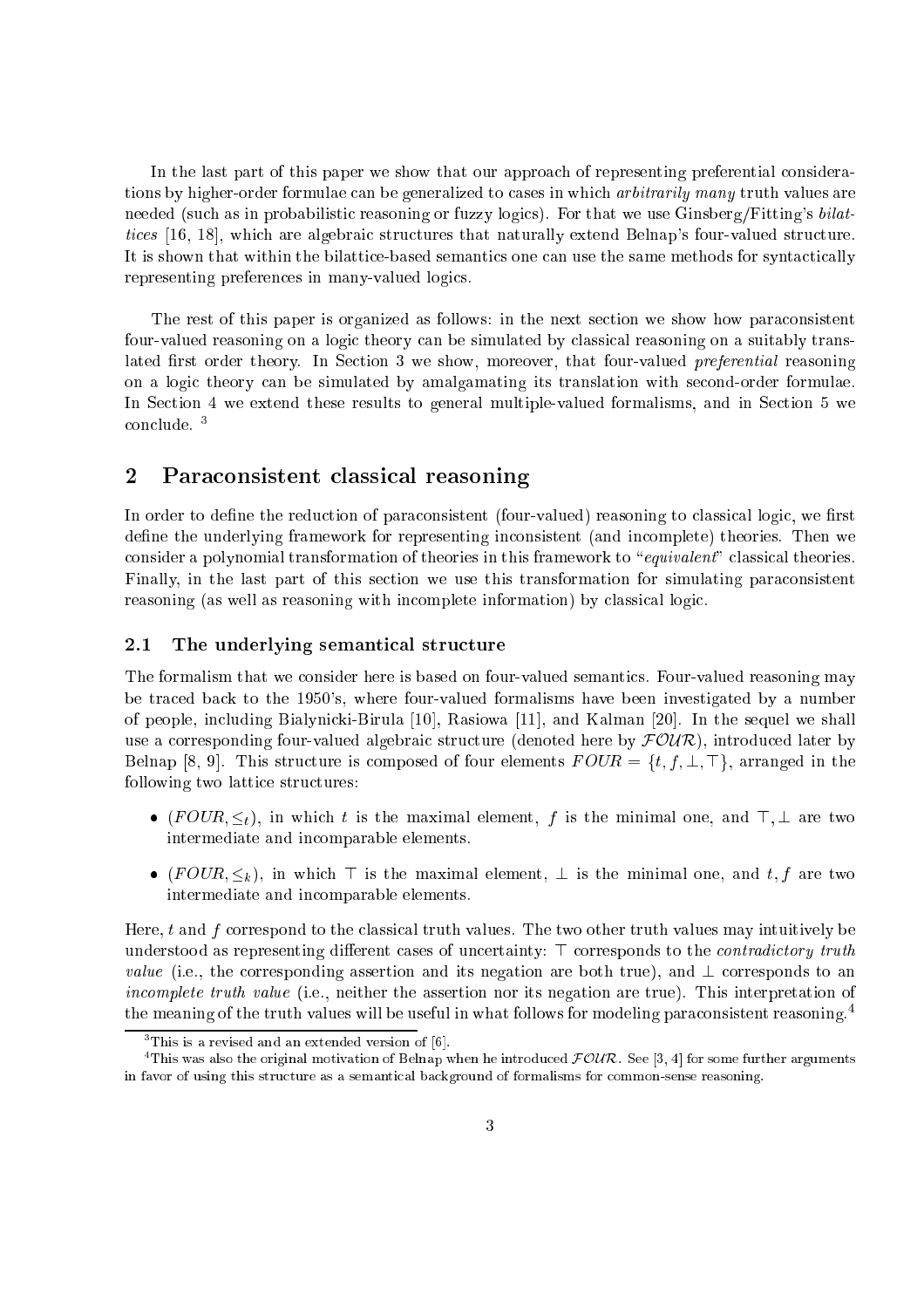According to this interpretation, the partial order  $\leq_t$  reflects differences in the amount of truth that each element represents, and the partial order  $\leq_k$  reflects differences in the amount of knowledge (or *information*) that each element exhibits. A double-Hasse diagram of  $FOWR$  is given in Figure 1. <sup>5</sup>



Figure 1: Belnap's four-valued structure,  $FOWR$ 

In what follows we shall denote by  $\wedge$  and  $\vee$  the meet and join operations on  $(FOUR, \leq_t)$ , and by and the meet and the join operations on (F OUR; k). A negation, :, is a unary operation on FOUR, defined by  $\neg t = f$ ,  $\neg f = t$ ,  $\neg T = T$ , and  $\neg \bot = \bot$ . As usual in such cases, we take t and T as the *designated elements* in FOUR (i.e., the elements that represent true assertions).

In the rest of this paper we denote by  $\Sigma$  a language with a finite alphabet, in which the connectives are  $\vee, \wedge, \neg$ . These connectives correspond to the operations on  $FOUR$  with the same notations.  $\nu$  and  $\mu$  denote arbitrary four-valued valuations, i.e., functions that assign a value in FOUR to every atom in  $\Sigma$ . The extension to complex formulae in  $\Sigma$  is defined in the usual way. The space of the four-valued valuations is denoted by  $V^*$ . A valuation  $\nu \in V^*$  is a *model* of a formula  $\psi$  (alternatively, v satisfies  $\psi$ ) if  $\nu(\psi) \in \{t, \top\}$ .  $\nu$  is a model of a set  $\Gamma$  of formulae if  $\nu$  is a model of every  $\psi \in \Gamma$ . The set of the models of  $\Gamma$  is denoted by  $mod(\Gamma)$ .

### 2.2 An alternative representation of semantical concepts

The elements of  $FOWR$  can be represented by pairs of components from the two-valued lattice  $(\{0, 1\}, 0 < 1)$  as follows:  $t = (1, 0), f = (0, 1), T = (1, 1), \perp = (0, 0)$ . One way to understand this representation is that a four-valued truth value  $(x, y)$  for p corresponds to a two-valued truth value x for p and a two-valued truth value y for  $\neg p$ . Note that this reading is in accordance with the original intuitive meaning of the truth values in  $FOWR$ , discussed in Section 2.1. According to this representation, the negation operator is defined in  $\mathcal{FOUR}$  by  $\neg(x, y) = (y, x)$ , and the corresponding

<sup>&</sup>lt;sup>5</sup>The lattices (*FOUR*,  $\leq_t$ ) and (*FOUR*,  $\leq_k$ ) are referred to in Belnap's papers [8, 9] as the *logical* lattice (L4) and the approximation lattice (A4), respectively, whereas the truth-values  $\perp$  and  $\top$  as None and Both, respectively. Here we follow the alternative way of denoting these elements, used, e.g., in  $[2, 3, 4, 5, 6, 15, 16]$ .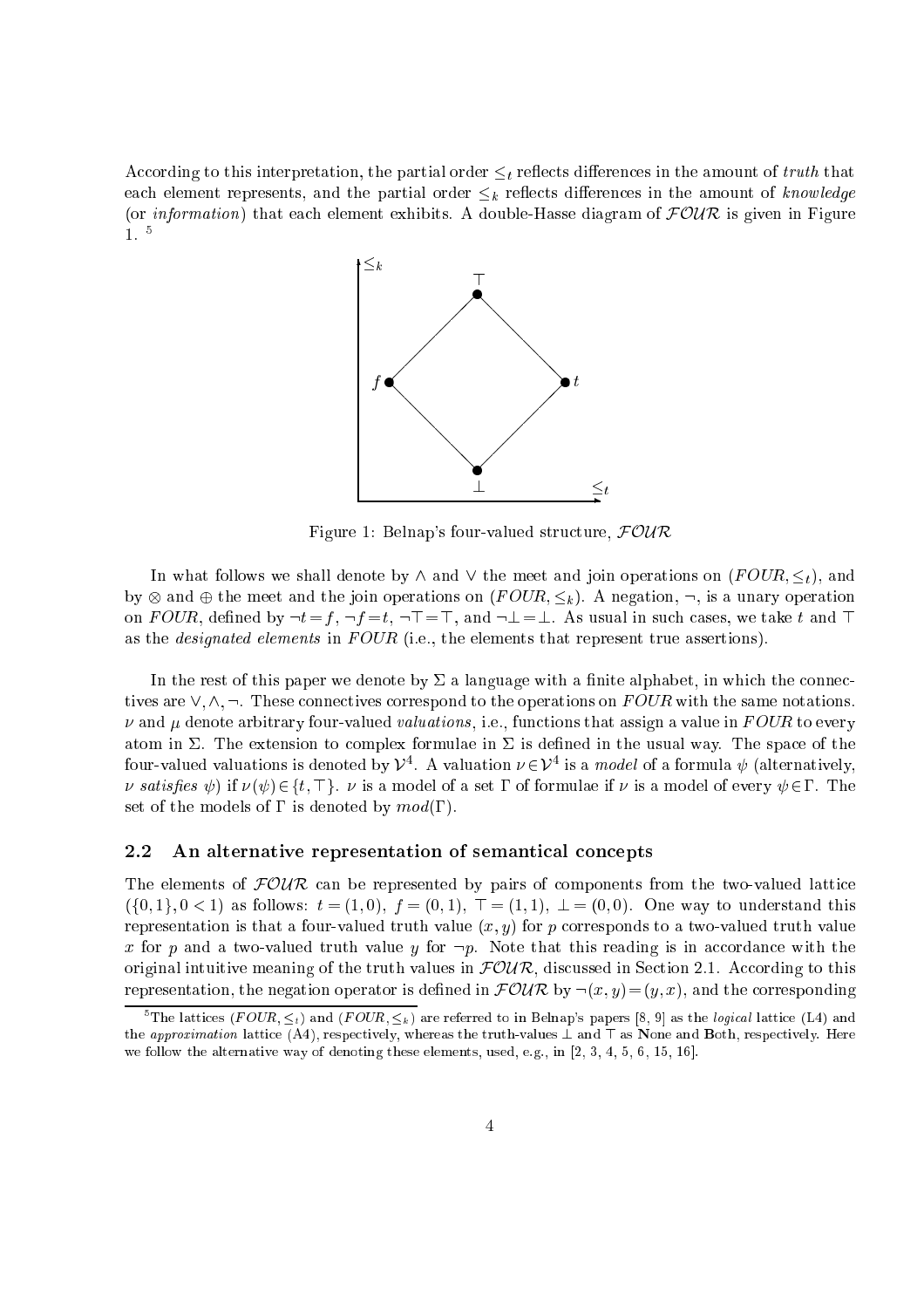partial orders in are represented by the following rules: for every  $x_1, x_2, y_1, y_2 \in \{0, 1\}$ ,

 $(x_1, y_1) \leq_t (x_2, y_2)$  iff  $x_1 \leq x_2$  and  $y_1 \geq y_2$ ,  $(x_1, y_1) \leq_k (x_2, y_2)$  iff  $x_1 \leq x_2$  and  $y_1 \leq y_2$ .

It follows, in particular, that in the representation by pairs of two-valued components, the basic binary operations on  $F\mathcal{O}\mathcal{U}\mathcal{R}$  are defined as follows:

$$
(x_1, y_1) \vee (x_2, y_2) = (x_1 \vee x_2, y_1 \wedge y_2), \qquad (x_1, y_1) \wedge (x_2, y_2) = (x_1 \wedge x_2, y_1 \vee y_2),
$$
  

$$
(x_1, y_1) \oplus (x_2, y_2) = (x_1 \vee x_2, y_1 \vee y_2), \qquad (x_1, y_1) \otimes (x_2, y_2) = (x_1 \wedge x_2, y_1 \wedge y_2).
$$

It is obvious that the above representation of the truth values in terms of pairs of two-valued components implies a similar way of representing four-valued valuations; a four-valued valuation  $\nu$ may represented in terms of pair of two-valued components  $(\nu_1, \nu_2)$  by  $\nu(p) = (\nu_1(p), \nu_2(p))$ . So if, for instance,  $\nu(p)=t$ , then  $\nu_1(p)=1$  and  $\nu_2(p)=0$ .

Next we propose a technique to compute the truth value of a formula in four-valued logic, by transforming it to a formula that can be evaluated in two-valued logic. This is called a *splitting* transformation.

Define the scope of a negation operator  $\neg$  in the formula  $\neg \psi$  as the set of all appearances of propositional symbols in  $\psi$ .

**Definition 2.1** Let  $\psi$  be a formula. We say that an appearance of p in  $\psi$  is positive, if it appears in the scope of an even number of negation operators in  $\psi$ ; otherwise, it is a *negative* appearance.

**Example 2.2** Let  $\psi = \neg(p \lor \neg q) \lor \neg q$ . Then the first appearance of q in  $\psi$  is positive, and the second appearance of q in  $\psi$  is negative.

Let  $\psi$  be a formula in a language  $\Sigma$ . Denote by  $\overline{\psi}$  the formula that is obtained by substituting every positive occurrence in  $\psi$  of an atomic formula  $p$  by a new predicate symbol  $p$  , and replacing every negative occurrence in  $\psi$  of an atomic formula  $p$  by  $\neg p$  . For instance, if  $\psi$  is the formula of Example 2.2, then  $\psi = \neg(\neg p \quad \lor \neg q \quad) \lor \neg \neg q$  . Given a theory **1**, we shall write 1 for the set  $\{\overline{\psi} \mid \psi \in \Gamma\}$ . The language that is obtained from  $\Sigma$  by introducing these new predicate symbols will be deficied in what follows by  $\Delta^-$ .

Given a four-valued valuation  $\{1, 1\}$  of  $\{2, 1\}$  of the atomic formulation  $p$  and  $p$  , atomic the twovalued valuation on the atoms of  $\varphi^-$ , which interprets symbols  $p_+$  as  $\nu_1(p)$  and symbols  $p_-$  as  $\nu_2(p)$ . Sometimes we shall uniold this notation and instead of  $\nu$  we shall write  $(p^- : \nu_1^-; \ p^- : \nu_2)$ .  $\nu$  is a standard two-valued interpretation of atoms in  $\varDelta^-$  and can be extended to complex formulae in the usual way. <sup>6</sup>

**Notation 2.3** For a valuation  $\overline{\nu} = (\vec{p}^{\,+} : \nu_1 \, ; \, \vec{p}^{\,-} : \nu_2)$ , denote  $\texttt{rev}(\overline{\nu}) = (\vec{p}^{\,+} : \neg \nu_2 \, ; \, \vec{p}^{\,-} : \neg \nu_1)$ .

Ulearly, the converse construction is also possible: every two-valued valuation  $\nu$  on  $\Sigma^-$  corresponds to a unique four-valued valuation  $\nu$  on  $\Sigma$  defined, for every atom  $p$ , by  $\nu(p) = (\nu(p_+), \nu(p_-))$ .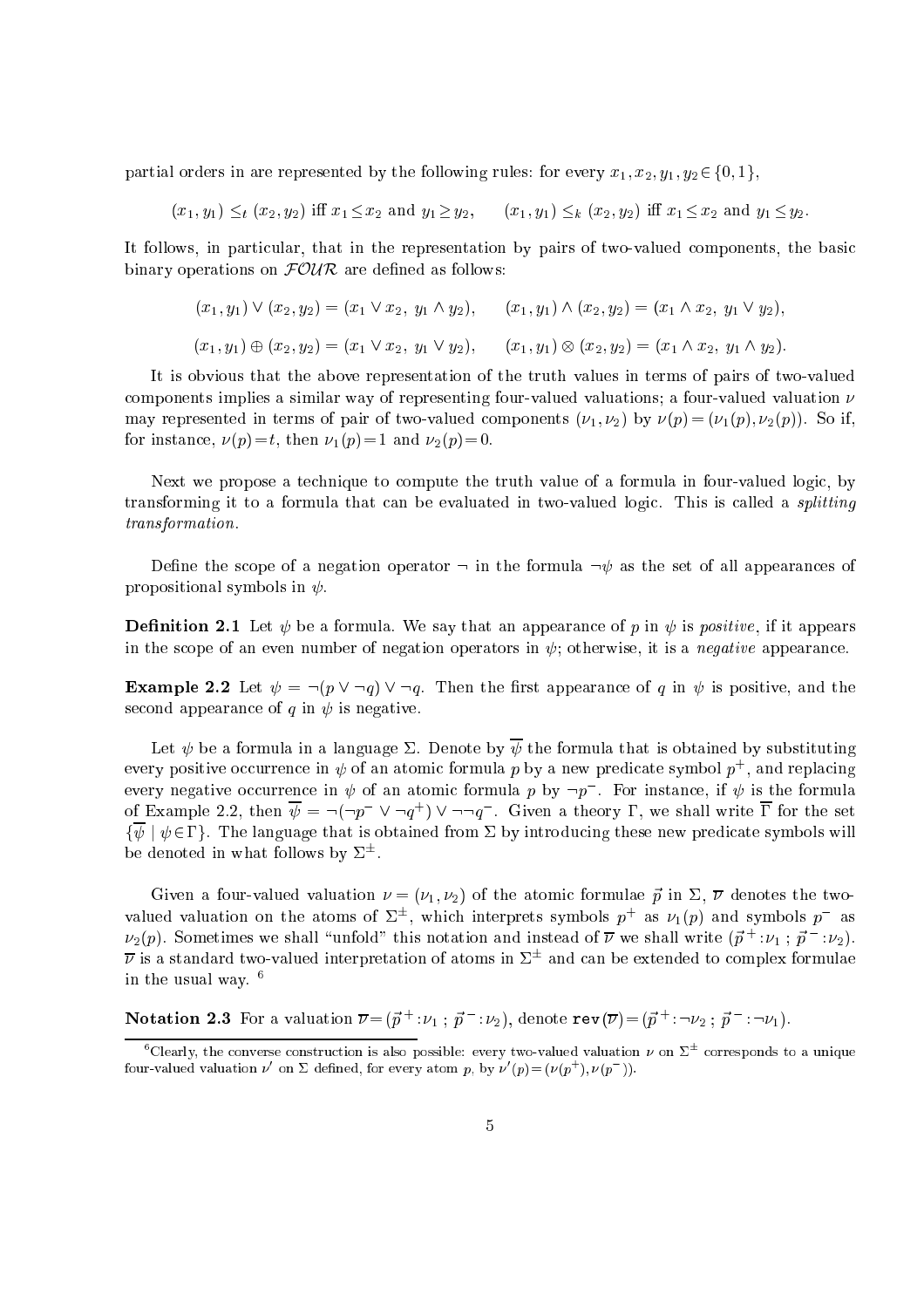**Proposition 2.4** Let  $\nu = (\nu_1, \nu_2)$ . Then  $\nu(\psi) = (\overline{\nu}(\overline{\psi}), \neg \text{rev}(\overline{\nu})(\overline{\psi})).$ 

Proof: The proof is rather technical; we give it in the appendix.

Note 2.5 Proposition 2.4 shows how to represent valuations in terms of their split counterparts. It will have a central role in showing some of the next results (e.g., Theorems 2.8 and 4.15 below). It is interesting to note that this proposition holds also w.r.t. another (polynomial) splitting transformation of formulae in the language, used e.g. in  $[6]$ , which can be defined as follows: for a formula  $\psi$  in  $\varSigma$  denote by  $\psi$  the formula in  $\varSigma^{-}$ , obtained from  $\psi$  by first translating  $\psi$  to its negation normal form,  $\psi$  (where the negation operator precedes atomic formulae only), then substituting every atomic formula  $p$ , which is not preceded by a negation, by a new predicate symbol  $p_+$ , and replacing every other atomic formula  $q$  in  $\psi$  , together with the negation that precedes it, by a new predicate symbol q. For instance, if  $\psi = \neg(r \lor \neg s)$ , then  $\psi = r \land s$ .

Proposition 2.4 holds also w.r.t. the alternative transformation (see  $[6]$  for the proof), and so all the relevant results in the sequel an be obtained w.r.t. either one of the splitting transformations. Here we shall use the original transformation, which is applied directly on the underlying formula rather than on its representation in negation normal form.

# 2.3 Simulating four-valued reasoning by classical logic

A natural definition of a consequence relation on  $\text{FOUR}$  is the following:

**Definition 2.6** Let  $\Gamma$  be a set of formulae and  $\psi$  a formula in  $\Sigma$ . Denote  $\Gamma | =^4 \psi$  if every four-valued model of  $\Gamma$  is a four-valued model of  $\psi$ .

In  $|z|$  it is snown that  $\models^+$  is a consequence relation in the sense of Tarski  $|30|$ , and that it is paraconsistent and compact. Moreover, as it is snown in  $\vert z,\ \ell \vert, \ \equiv^*$  has a cut-free, sound and complete Gentzen-type proof system (known as "the  $\{\wedge, \vee, \neg\}$ -fragment of GBL" in [2], or "the basic  $\{\wedge, \vee, \neg\}$ -system" in [7]), which is the same as the system of "first degree entailments" in relevance logic [1]. In fact, for formulae  $\psi, \psi_1, \ldots, \psi_n$  in  $\Sigma$ , the following conditions are equivalent:

- 1.  $\psi_1, \ldots, \psi_n \models \psi$ .
- 2.  $\psi_1, \ldots, \psi_n \Rightarrow \psi$  is provable in GBL (or in the "intuitionistic" version of it, GBL<sub>I</sub> [2])
- 3.  $\psi_1 \wedge \ldots \wedge \psi_n \to \psi$  is provable in the system R (or E) of Anderson and Belnap [1].
- 4. For every valuation  $\nu$  in  $\nu^*, \nu(\psi_1 \wedge \ldots \wedge \psi_n) \leq_t \nu(\psi)$ .

In particular, the last item provides an alternative definition for  $\models^4$  w.r.t. the language  $\Sigma$  (cf. Definition 2.6).

In what follows we use the pairwise representations, considered in Section 2.2, for showing that four-valued reasoning can be simulated by classical reasoning. The justification for doing so is the following lemma:

 $\Box$ 

It is easy to verify that as in the two-valued case,  $\psi$  and  $\psi$  are logically equivalent in  $\mathcal{F}\mathcal{O}\mathcal{U}\mathcal{R}.$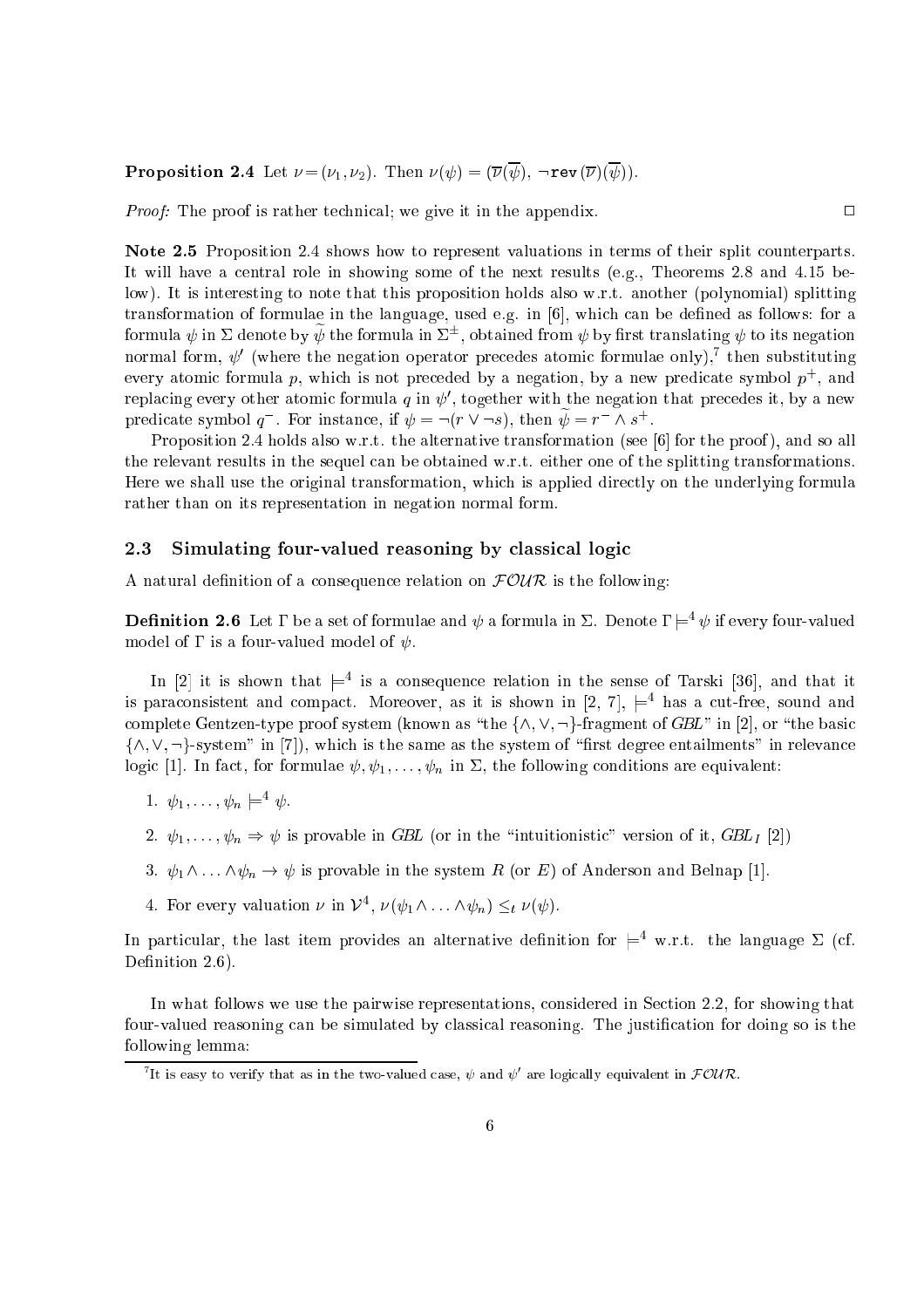**Lemma 2.7** For every four-valued valuation  $\nu$  and a formula  $\psi$  in  $\Sigma$ ,  $\nu(\psi)$  is designated iff  $\overline{\nu}(\overline{\psi})=1$ .

*Proof:*  $\nu(\psi)$  is designated iff  $\nu_1(\psi) = 1$ , iff (Proposition 2.4)  $\overline{\nu}(\overline{\psi}) = 1$ .  $\Box$ 

The following result is an immediate orollary of Lemma 2.7:

**Theorem 2.8** Denote by  $\models^2$  the two-valued classical consequence relation. Then  $\Gamma \models^4 \psi$  iff  $\Gamma \models^2 \psi$ .

It follows, therefore, that four-valued reasoning may be implemented by two-valued theorem provers. Moreover, since  $\overline{\Gamma}$  is obtained from  $\Gamma$  in a polynomial time, the theorem above shows that four-valued entailment in the context of Belnap's logic is *polynomially reducible* to classical entailment.

Another immediate onsequen
e of this theorem is the next well-known result:

**Corollary 2.9** In positive logic (i.e., in the language without negations),  $\Gamma \models^4 \psi$  iff  $\Gamma \models^2 \psi$ .

*Proof:* Follows from Theorem 2.8 and the fact that in the language without negations  $\overline{\Gamma}$  is the same  $\Box$ 

Note 2.10 Recently and independently, Gabbay, Rodrigues and Russo [17] have provided another way (motivated by different arguments) to simulate (basic) four-valued reasoning by classical entailment. Roughly, the idea in [17] is to use a two sorted first-order language, composed of a sort for representing formulae (in the language of  $\wedge$ ,  $\vee$ ,  $\neg$ ) and a sort for the truth-values. The language also contains a special two-sorted binary predicate, denoted *hold*, where  $holds(\psi, t)$  intuitively means that there is some  $\nu \in V^+$  s.t.  $\nu(\psi) \geq k$  t, and  $nons(\psi, \tau)$  intuitively means that there is some  $\nu \in V^+$ s.t.  $\nu(\psi) \geq_k f$ . In addition, a set A with the following axioms is considered:

 $\forall x \, (\text{ holds}(x, \mathbf{f}) \leftrightarrow \text{holds}(\neg x, \mathbf{t}))$   $\forall x \, (\text{ holds}(x, \mathbf{t}) \leftrightarrow \text{holds}(\neg x, \mathbf{f}))$  $\forall x \forall y \; ( \; holds(x \land y, \mathbf{t}) \leftrightarrow holds(x, \mathbf{t}) \land holds(y, \mathbf{t}) ) \quad \forall x \forall y \; ( \; holds(x \land y, \mathbf{f}) \leftrightarrow holds(x, \mathbf{f}) \lor holds(y, \mathbf{f}) )$  $\forall x \forall y \; ( \; holds(x \vee y, \mathbf{t}) \leftrightarrow holds(x, \mathbf{t}) \vee holds(y, \mathbf{t}) ) \quad \forall x \forall y \; ( \; holds(x \vee y, \mathbf{f}) \leftrightarrow holds(x, \mathbf{f}) \wedge holds(y, \mathbf{f}) )$ 

In the present notations, the following result holds (cf. Theorem 2.8):

**Proposition 2.11** [17] Let  $\Gamma$  be a set of formulae and  $\psi$  a formula in  $\Sigma$ . Then:  $I \models \forall v$  in  $A \cup \{noias(\gamma, t) \mid \gamma \in I \in \exists noias(\psi, t) \text{ and } A \cup \{\neg noias(\gamma, t) \mid \gamma \in I \in \exists noias(\psi, t).$ 

# 3 Preferential reasoning

Despite the nice properties of  $\models$ , it appears that it has several drawbacks. One of which is that  $\equiv$  is strictly weaker than classical logic, even for consistent theories (e.g.,  $\not\equiv$   $\psi \vee \neg \psi$ ). Also, it ompletely invalidates some intuitively justied inferen
e rules, like the Disjun
tive Syllogism: from  $\neg \psi$  and  $\psi \vee \phi$  one cannot infer  $\psi$  by using  $\models$  . Finally, the fact that  $\models$  is a Tarskian consequence relation means, in particular, that it is monotonic, and as such it is "over-cautious" in drawing on
lusions from in
omplete theories.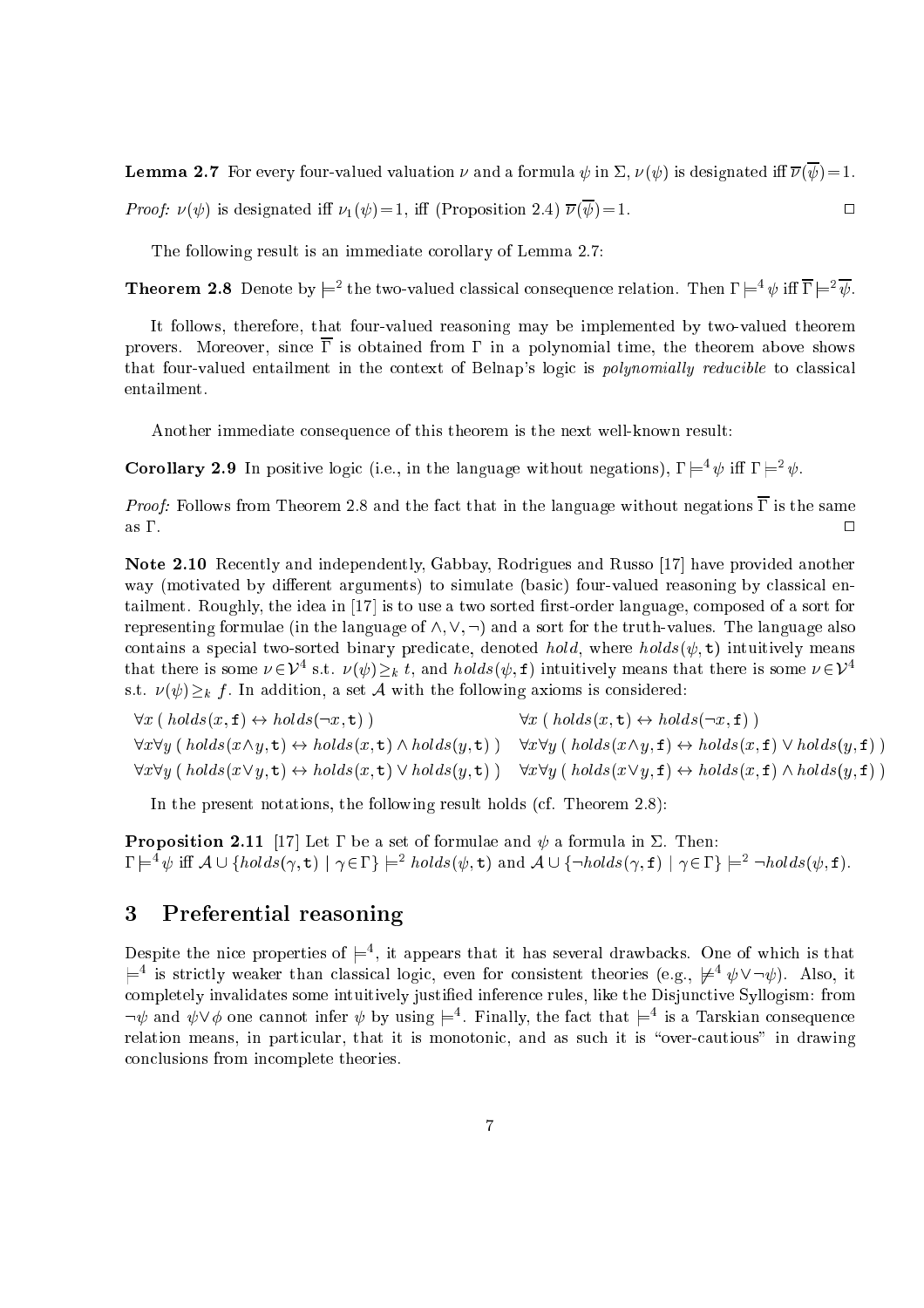In order to overcome these drawbacks of  $\models$  , we consider in this section a refined way of drawing consequences from a given theory, known as *preferential reqsoning* [34]. This is a general model theory for non-monotonic inferences, in which the set of the semantical objects that describe a given theory is equipped with a preference relation that intuitively reflects some preference criterion among the given semantical objects. Inferences are then made only according to those elements that are the most-preferred ones w.r.t. the preference relation.

In the first part of this section we quickly revise some basic concepts and notations that are related to preferential reasoning.<sup>8</sup> Then we recall the techniques of  $[4]$  for applying preferential reasoning in the four-valued context. In the third part of this section we show that, again, classical logic can be used for simulating the kind of reasoning in a four-valued semantics that we are interested in. This time, in addition to the basic theory that is converted to a classical one, (secondorder) circumscribing formulae will be used for representing the corresponding preference relations. We conclude this section with experimental results for some simple test cases.

## 3.1 Preliminaries

**Definition 3.1** A preferential model (w.r.t. a language  $\Sigma$ ) is a triple  $\mathcal{M} = (M, \models, \leq)$ , where

- $\bullet$  *M* is a set (of semantical objects, sometimes called *states*).
- tion on M (sometimes is a relation), and alleged the satisfactory, and and alleged the satisfactory, and a
- $\bullet$   $\leq$  is a binary relation on the elements of M (sometimes called the *preference relation*).

Note that Definition  $3.1$  is a very general one. Some formalisms make more specific assumptions on the nature of the components of a preferential model. For instance, in the original definition of Shoham [34], each preferential model corresponds to a theory  $\Gamma$ , the underlying semantical objects (i.e., the elements in M) are the models of  $\Gamma$  w.r.t. the satisfaction relation  $\models$ , and the preferential relation  $\leq$  is a partial order on M.

**Definition 3.2** Let  $M = (M, \models, \leq)$  be a preferential model,  $\Gamma$  a set of formulae in a language  $\Sigma$ , and  $m \in M$ .

- a) m satisfies  $\Gamma$  (notation:  $m = \Gamma$ ) if  $m = \gamma$  for every  $\gamma \in \Gamma$ .
- b) m preferentially satisfies  $\Gamma$  (alternatively, m is a  $\leq$ -most preferred model of  $\Gamma$ ) if m satisfies  $\Gamma$  and there is no element  $n \in M$  that satisfies  $\Gamma$ , and for which  $n \leq m$  and  $m \nleq n$ .
- c) The set of the elements in M that preferentially satisfy  $\Gamma$  is denoted by ! $(\Gamma, \leq)$ .

Now we can define the preferential entailment relations:

**Definition 3.3** Let  $\mathcal{M} = (M, \models, \leq)$  be a preferential model,  $\Gamma$  a set of formulae in  $\Sigma$ , and  $\psi$  a formula in  $\Sigma$ . We say that  $\psi$  (preferentially) follows from  $\Gamma$  (alternatively,  $\Gamma$  preferentially entails  $\psi$ ), if every element of ! $(\Gamma, \leq)$  satisfies  $\psi$ . We denote this by  $\Gamma \models < \psi$ .

<sup>-</sup>Among the various ways of defining preferential reasoning that are given in the literature, we follow here that of Makinson [27].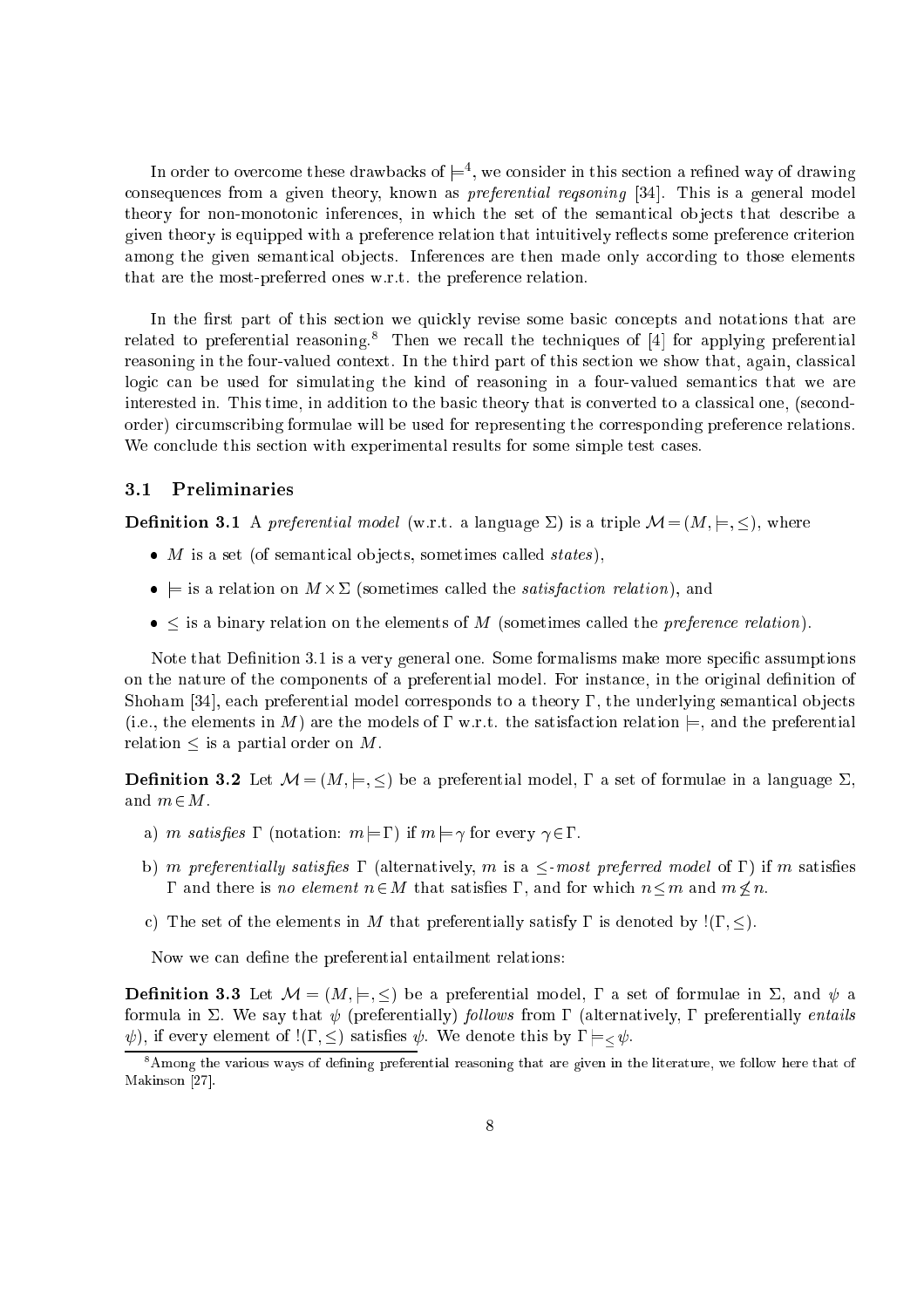In case that M consists of the models of  $\Gamma$ , Definition 3.3 simply says that  $\Gamma$  preferentially entails  $\psi$  if every  $\leq$ -preferred model of  $\Gamma$  is a model of  $\psi$ .

The idea that a non-monotonic deduction should be based on some preference criterion that reflects some normality relation among the relevant semantical objects is a very natural one, and may be traced back to [28]. Furthermore, this approach is the semantical basis of some well-known general patterns for non-monotonic reasoning, introduced in  $[24, 25, 26, 27]$ , and it is a key concept behind many formalisms for nonmonotonic and paraconsistent reasoning, such as RI  $[22, 23]$ , LPm  $[31, 32]$ , and the bilattice-based logics of  $[2, 5]$ . Our purpose in the rest of this paper is to propose te
hniques of expressing some of the preferential relations used in these formalisms by formulae in the underlying language. Next we define the framework for doing so.

# 3.2 Four-valued preferential reasoning

In what follows we describe some particularly useful ways of applying preferential reasoning in the four-valued case. See  $[4]$  for a more detailed discussion on the formailsms that are obtained.

**Definition 3.4** [4] Let  $\nu, \mu \in \mathcal{V}^4$ . Denote:

- $\nu \leq_k \mu$  if  $\nu(p) \leq_k \mu(p)$  for every atom p.
- for every atom p,  $p$  for  $p$  if  $f$  ,  $f$  ,  $f$  ,  $f$  ,  $f$  ,  $f$  ,  $f$  ,  $f$  ,  $f$  ,  $f$  ,  $f$  ,  $f$  ,  $f$  ,  $f$  ,  $f$  ,  $f$  ,  $f$  ,  $f$  ,  $f$  ,  $f$  ,  $f$  ,  $f$  ,  $f$  ,  $f$  ,  $f$  ,  $f$  ,  $f$  ,  $f$  ,  $f$  ,  $f$  ,  $f$  ,  $f$
- $\nu \leq_{\{\top,\bot\}} \mu$  if for every atom p,  $\mu(p) \in {\{\top, \bot\}}$  whenever  $\nu(p) \in {\{\top, \bot\}}$ .

It is easy to check that  $\leq_k$  is a partial order and  $\leq_{\{T\}}$ ,  $\leq_{\{T, \perp\}}$  are pre-orders on  $\nu$ . In what follows we shall write that is similarly for the similar  $\mathcal{L}^{\mathcal{D}}$  is an analyzing  $\mathcal{L}^{\mathcal{D}}$  and  $\mathcal{L}^{\mathcal{D}}$  and  $\mathcal{L}^{\mathcal{D}}$  and  $\mathcal{L}^{\mathcal{D}}$  and  $\mathcal{L}^{\mathcal{D}}$  and  $\mathcal{L}^{\mathcal{D}}$  and  $\mathcal{L}^{\mathcal{$ 

Each one of these preference orders has its own rationality: according to  $\leq_k$ , for instance, one prefers valuations with as minimal information as reasonably possible. This is a common criterion for making preferen
es among dierent semanti
s of a given theory. <sup>9</sup> This riterion may as well be viewed as an argumentation for onsisten
y preserving, sin
e as long as one keeps the amount of information (or belief) as minimal as possible, the tendency of getting into conflicts decreases.

it pre-order for interesting a somewhat more explicit more explicit for interesting  $\mathbf{y}$  , where  $\mathbf{y}$ it prefers those valuations that minimize the amount of in
onsistent assignments. The last order given in Definition 3.4,  $\leq \{T, \perp\}$ , prefers those valuations that are as classical as possible, i.e., those ones that assign lassi
al truth values whenever possible.

In terms of Section 2.2, the preference criteria of Definition 3.4 may be reformulated as follows:

**Lemma 3.5** Let  $\nu, \mu \in \mathcal{V}^4$ . Then:

•  $\nu \leq_k \mu$  iff for every atom p,  $\nu_1(p) \leq \mu_1(p)$  and  $\nu_2(p) \leq \mu_2(p)$ .

Notable examples of formalisms that are based on the idea of  $\leq_k$ -minimization are the well-founded semantics [37] and Fitting's fixpoint semantics [15] for general logic programs.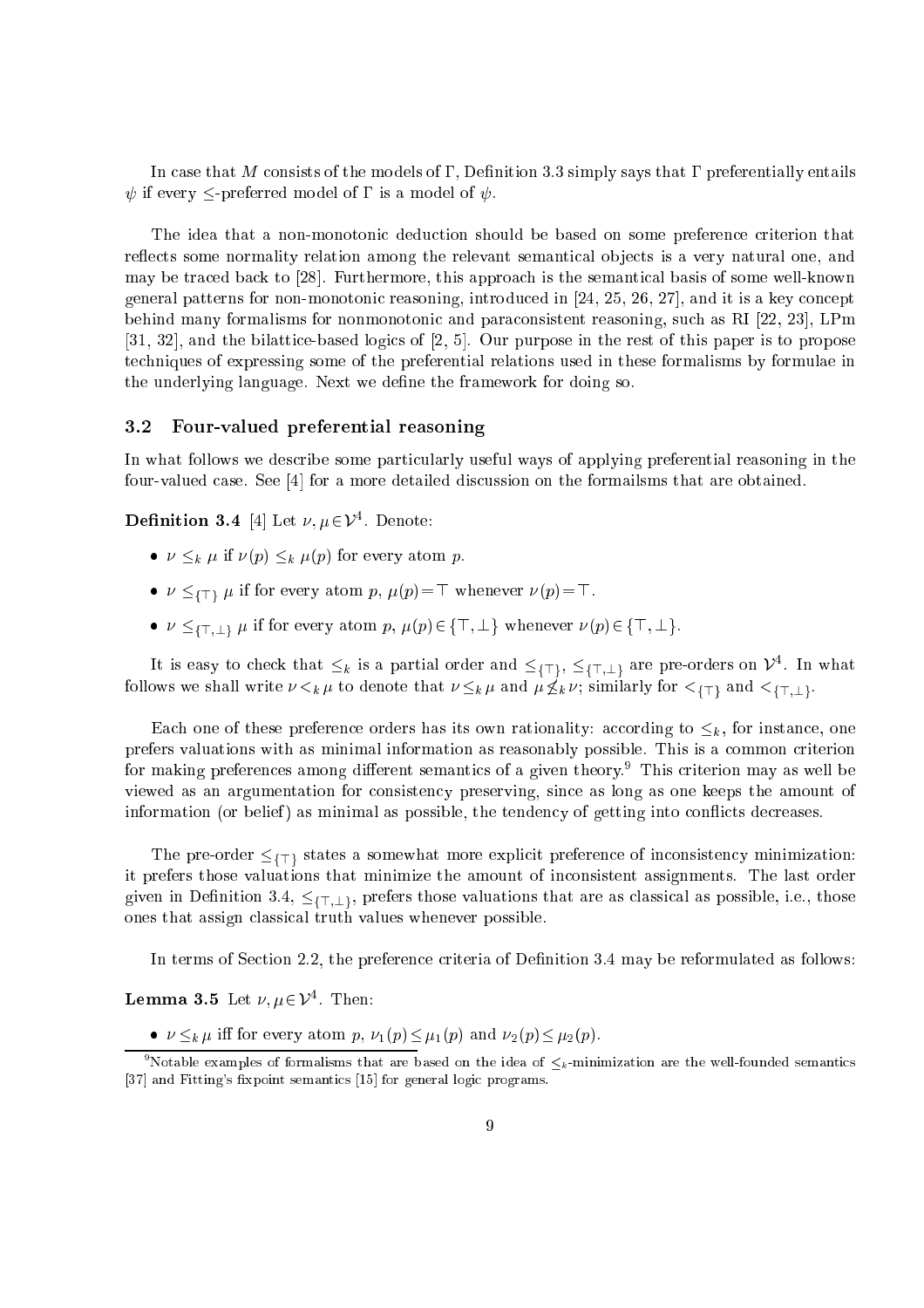- for example, the property atom p, whenever in the  $\Gamma$  (p) when  $\Gamma$  is  $\Gamma$  as  $\Gamma$  as  $\Gamma$  as well. In the swell
- $\nu \leq_{\{\top,\bot\}} \mu$  iff for every atom p, whenever  $(\nu_1(p) \wedge \nu_2(p)) \vee (\neg \nu_1(p) \wedge \neg \nu_2(p)) = 1$ , we have that  $(\mu_1(p)\wedge\mu_2(p)) \vee (\neg \mu_1(p)\wedge \neg \mu_2(p))= 1$  as well.

*Proof:* Immediately follows from the corresponding definitions.

Alternatively, the preference criteria above may be defined as follows:

Corollary 3.6 Let  $\nu, \mu \in \mathcal{V}^4$ . Then:

- $\nu \leq_k \mu$  iff whenever  $\nu_i(p)=1$  then  $\mu_i(p)=1$ , for  $i=1, 2$ .
- $f(x,y)=\frac{1}{2}\left(1+\frac{1}{2}\right)\left(1+\frac{1}{2}\right)$  in the 1 then 1 then 1 then 1 then 1 then 1
- $\nu \leq {\{\top, \bot\}} \mu$  iff whenever  $\nu_1(p) = \nu_2(p)$  then  $\mu_1(p) = \mu_2(p)$ .

Given a set  $\Gamma$  of formulae in  $\Sigma$ , the minimal elements in  $mod(\Gamma)$  w.r.t.  $\leq_k$  are called the k*minimal models* of 1.<sup>21</sup> Similarly, the minimal elements of *mod*(1) w.r.t.  $\leq$ <sub>(T)</sub> are called the *most* consistent models of  $\Gamma$ , and the minimal elements of  $mod(\Gamma)$  w.r.t.  $\leq_{\{\top,\bot\}}$  are called the most classical models of  $\Gamma$ .

**Example 3.7** Let  $\Gamma = \{p, \neg p \lor q, \neg q, r \lor q\}$ . The ten four-valued models of  $\Gamma$  are given in Table 1.

| Model No.      |  |                    |
|----------------|--|--------------------|
| $M_1-M_2$      |  |                    |
| $M_3 - M_6$    |  | $\bot, f, t, \top$ |
| $M_7 - M_{10}$ |  |                    |

Table 1: The elements in  $mod(\Gamma)$ 

Thus, the k-minimal models of  $\Gamma$  are  $\{M_1, M_3\}$ , the most consistent ones are  $\{M_1, M_3, M_4, M_5\}$ , and the most classical ones are  $\{M_1, M_4, M_5\}.$ 

Each one of the preference criteria considered in Definition 3.4 induces a corresponding preferential consequence relation. Next we define these relations:

**Definition 3.8** [4] Let  $\Gamma$  be a set of formulae and  $\psi$  a formula in  $\Sigma$ . Denote:

- $\bullet$  1  $\models_k^r \psi$  if every  $\kappa$ -minimal model of 1 is a model of  $\psi.$
- $\mathbf{1} \models_{\{ \top \}} \psi$  if every most consistent model of  $\mathbf{1}$  is a model of  $\psi$ .
- $\mathbf{1} \models \overline{\mathfrak{l}}_{\top,\bot} \mathfrak{p}$  if every most classical model of  $\mathfrak{l}$  is a model of  $\psi$ .

<sup>&</sup>lt;sup>10</sup>That is,  $\nu \in mod(\Gamma)$  is a k-minimal model of  $\Gamma$  if there is no  $\mu \in mod(\Gamma)$  s.t.  $\mu <_{k} \nu$ .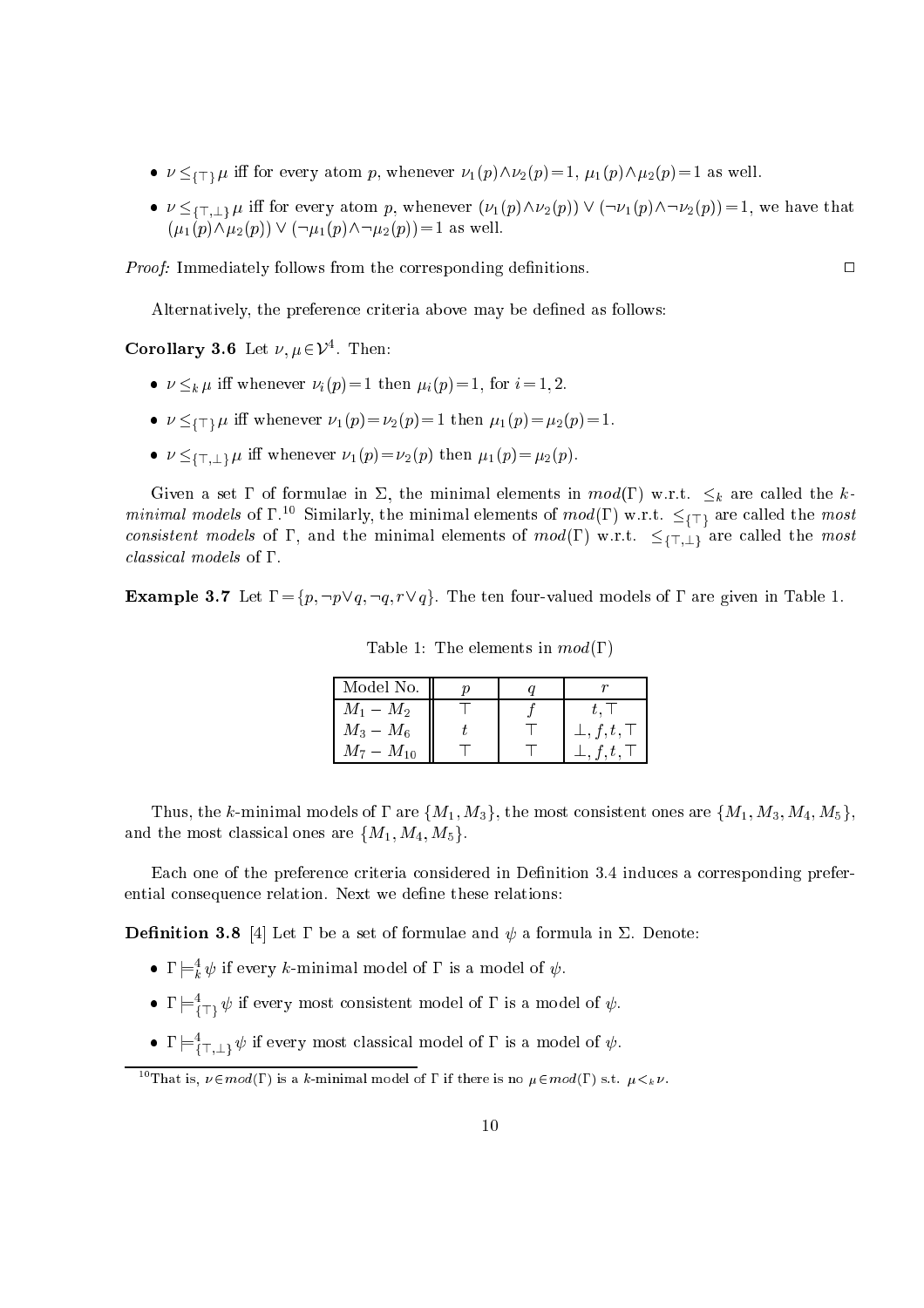**Example 3.9** Consider again the set  $\Gamma$  of Example 3.7, and let  $\psi = r \vee \neg r$ . Then  $\Gamma \models^4_{\{\top, +\}} \psi$ , while  $1 \nvDash_k \psi$  and  $1 \nvDash_{\{T\}} \psi$ .

Clearly, the consequence relations defined in 3.8 are particular cases of the preferential entailment relations  $\models$ , defined in 3.3 (see also the note after Definition 3.3). Some important properties of these relations are listed in the next proposition:

**Proposition 3.10** [4] Denote by  $\models^2$  the two-valued classical consequence relation. For every set  $\Gamma$  of formulae and a formula  $\psi$  in  $\Sigma$ ,

- 1.  $\mathbf{1} \models_k \psi$  in  $\mathbf{1} \models \psi$ .
- 2. If  $\Gamma$  is classically consistent and  $\psi$  is a formula in CNF, none of its disjunctions is a tautology,  $\lim_{\epsilon \to 0} \lim_{\epsilon \to 0} \mathcal{L} \mathcal{L} = \mathcal{L}$
- 3. If I is classically consistent then  $\mathbf{1} \models_{\{\top, \bot\}} \psi$  in  $\mathbf{1} \models \psi$ .
- <sup>4.</sup>  $\models_k$ ,  $\models_{\{\top\}}$ , and  $\models_{\{\top,\bot\}}$  are paraconsistent.

Note 3.11 Proposition 3.10 demonstrates the usefulness of the consequence relations considered in Definition 3.8:

- The Internal representation of  $\models$ ; it is sufficient to consider only the  $\kappa$ -minimal models of a given theory in order to simulate reasoning with  $\rightleftharpoons$  .
- By item 2 it follows that in order to check whether a formula classically follows from a consistent theory  $\Gamma$ , it is sufficient to convert it to a conjunctive normal form, drop all the conjuncts that are tautologies, and check the remaining formula only w.r.t. the most consistent models of  $\Gamma$ .
- $\bullet$  by nems 5 and 4 it follows that  $\models_{\bar{i}\top,\bot}$  is equivalent to classical logic on consistent theories

A more detailed discussion on the consequence relations defined in 3.8 and some related ones appears in  $[4, 5]$ . In the next section we will show how to express the semantical considerations behind su
h relations by se
ond-order formulae.

## 3.3 Simulating preferential four-valued reasoning by circumscription

In this section we show that four-valued preferential entailment can be defined in terms of classical entailment for the transformed theories augmented with circumscriptive axioms. Indeed, in order to extend the te
hnique of Se
tion 2.3 to deal with preferential four-valued reasoning, we must express that the encoded four-valued interpretation is minimal with respect to the preference relation  $\leq$ . This is accomplished by introducing a circumscription axiom that expresses the preference relation  $\leq$  objectively, by a formula  $\Psi_{\leq}$ . Thus, the first point to check out is how to express a semantical preference relation  $\leq$  in an axiom.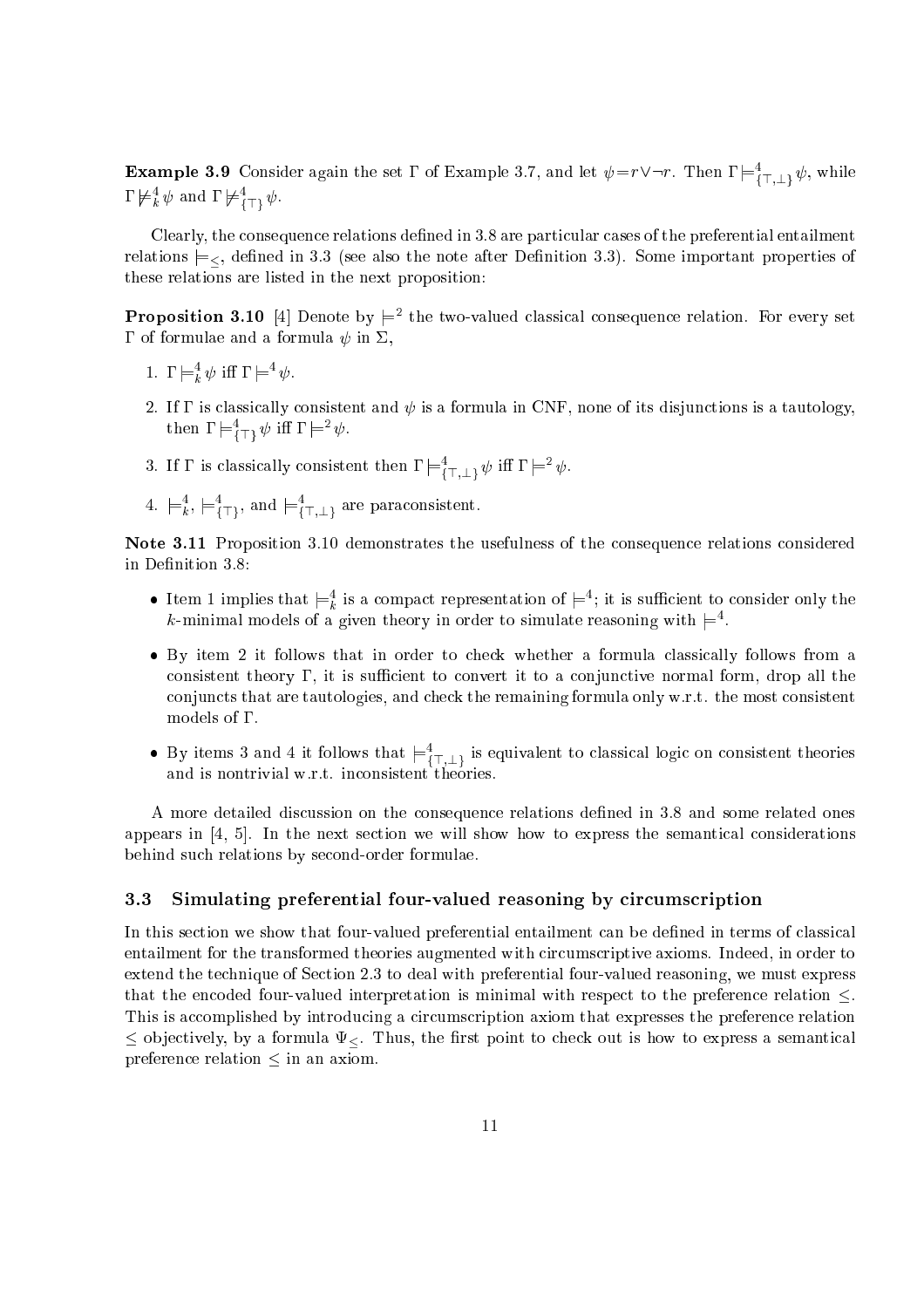Let  $p = \{p_1, p_2, \ldots\}$  be the set symbols of a language 2. Define  $p-$  as the set of symbols  $\{p_1\,,p_1\,,p_2\,,p_2\,,\ldots\}$ . To be able to express for two valuations  $\nu=(\nu_1,\nu_2)$  and  $\mu=(\mu_1,\mu_2)$  that  $\nu \leq \mu$  by one formula, we introduce new symbols  $\vec{q}$  as a renaming of the symbols of  $\vec{p}$ . Similar as before, we define  $(p =: \nu : q =: \mu)$  as the two-valued interpretation that interprets, for every  $i$ , the symbols  $p_i$  as  $\nu_1(p)$ ,  $p_i$  as  $\nu_2(p)$ ,  $q_i$  as  $\mu_1(p)$  and  $q_i$  as  $\mu_2(p)$ .

**Definition 3.12** A preferential order  $\leq$  is represented by a formula  $\Psi_{\leq}(\vec{p}^{\,\pm},\vec{q}^{\,\pm})$  if for every fourvalued valuations  $\nu$  and  $\mu$  we have that  $\nu \leq \mu$  in  $(p = : \nu, q = : \mu)$  satisfies  $\Psi \lt (p = q =)$ .

**Proposition 3.13** Let  $\Psi < (\vec{p}^\pm, \vec{q}^\pm)$  be a formula that represents a preferential order  $\leq$ . Then  $\nu$  is a  $\le$ -most preferred model of  $\psi$  (that is,  $\nu \in I(\psi, \leq)$ ) iff  $\overline{\nu}$  satisfies  $\overline{\psi}$  and the following formula:

$$
Circ_{\leq}(\vec{p}^{\pm}) = \forall (\vec{q}^{\pm}) \{ \overline{\psi}(\vec{q}^{\pm}) \rightarrow (\Psi_{\leq}(\vec{q}^{\pm}, \vec{p}^{\pm}) \rightarrow \Psi_{\leq}(\vec{p}^{\pm}, \vec{q}^{\pm})) \}.
$$

*Proof:* By Corollary 2.7,  $\nu$  is a model of  $\psi$  iff  $\overline{\nu}$  satisfies  $\overline{\psi}$ . It remains to show that the fact that  $\overline{\nu}$ satisfies circle is a new circumstance on  $\alpha$  -minimal element in  $\alpha$  -minimal element in  $\alpha$  -minimal element in the set models of  $\{f\}$  are models of . In the satisfied of the satisfied  $\{f\}$  , we satisfied  $f$  that satisfied  $\{f\}$  $\psi$  and for which  $\mu \leq \nu$ , it is also true that  $\nu \leq \mu$ . Thus, for every  $\mu \in mod(\psi)$ , we have that  $(\mu \leq \nu) \to (\nu \leq \mu)$  (alternatively, there is no  $\mu \in mod(\psi)$  s.t.  $\mu < \nu$ ), i.e.,  $\nu \in \psi, \leq$ ).  $\Box$ 

Note 3.14 Let  $\Psi_<( \vec q^{\,\pm}, \vec p^{\,\pm}) = \Psi_<( \vec q^{\,\pm}, \vec p^{\,\pm}) \wedge \neg \Psi_<( \vec p^{\,\pm}, \vec q^{\,\pm}),^{11}$  and denote by  $\vec p^{\,\pm} = \vec q^{\,\pm}$  the formula  $\bigwedge_{i=1}^n ((p_i^+ = q_i^+) \wedge (p_i^- = q_i^-)).$  Then

a) The formula Cir of Proposition 3.13 may be rewritten as follows:

$$
Circ_{\leq}(\vec{p}^{\pm}) = \forall (\vec{q}^{\pm}) \{ \overline{\psi}(\vec{q}^{\pm}) \rightarrow \neg \Psi_{<}(\vec{q}^{\pm}, \vec{p}^{\pm}) \}
$$

b) In the that is a partial order,  $\alpha$  and  $\alpha$  as follows:  $\alpha$  as follows:  $\alpha$ 

$$
Circ_{\leq}(\vec{p}^{\pm}) = \forall (\vec{q}^{\pm}) \{ [\overline{\psi}(\vec{q}^{\pm}) \land \Psi_{\leq}(\vec{q}^{\pm}, \vec{p}^{\pm})] \rightarrow \vec{p}^{\pm} = \vec{q}^{\pm} \}
$$

The next theorem is an immediate orollary of Proposition 3.13:

 ${\bf Notation\ 3.15}\ \text{Denote by}\models^4_{<}\text{the consequence relation}\models<\text{(Definition 3.3)},$  where the underlying semantical structure is  $\mathcal{FOUR}$ , and the set of the designated elements is  $\mathcal{D} = \{t, \top\}.$ 

**Theorem 3.16** Let  $\Gamma$  be a set of formula and  $\psi$  a formula in  $\Sigma$ . Let Circ<sub><</sub> be the formula given in Proposition 3.13 for a preferential relation  $\leq$ . Then  $i \models z \psi$  in  $i \cup \text{Circ} \models \psi$ .

Proposition 3.13 gives a general characterization in terms of "formula circumscription" [29] of the preferred models of a given theory: given a preferential relation  $\le$ , in order to express  $\le$ -preferential satisfaction of a theory, one should formulate a theory, one should be a that represents  $\Gamma$  and  $\Gamma$ and the second integrate  $\sim$  and the done in a proposition  $\sim$  the domestic compact that the second integrate time.

Next we define formulae that represent the preferential relations considered above. For that, we shall need the following notations:

The is easy to see that for all four-valued valuations  $\mu$  and  $\nu, \, \mu < \nu$  iff  $(q = \mu, \, p = \nu)$  satisfies  $\Psi_{\leq}(q = \mu, \, p = \nu)$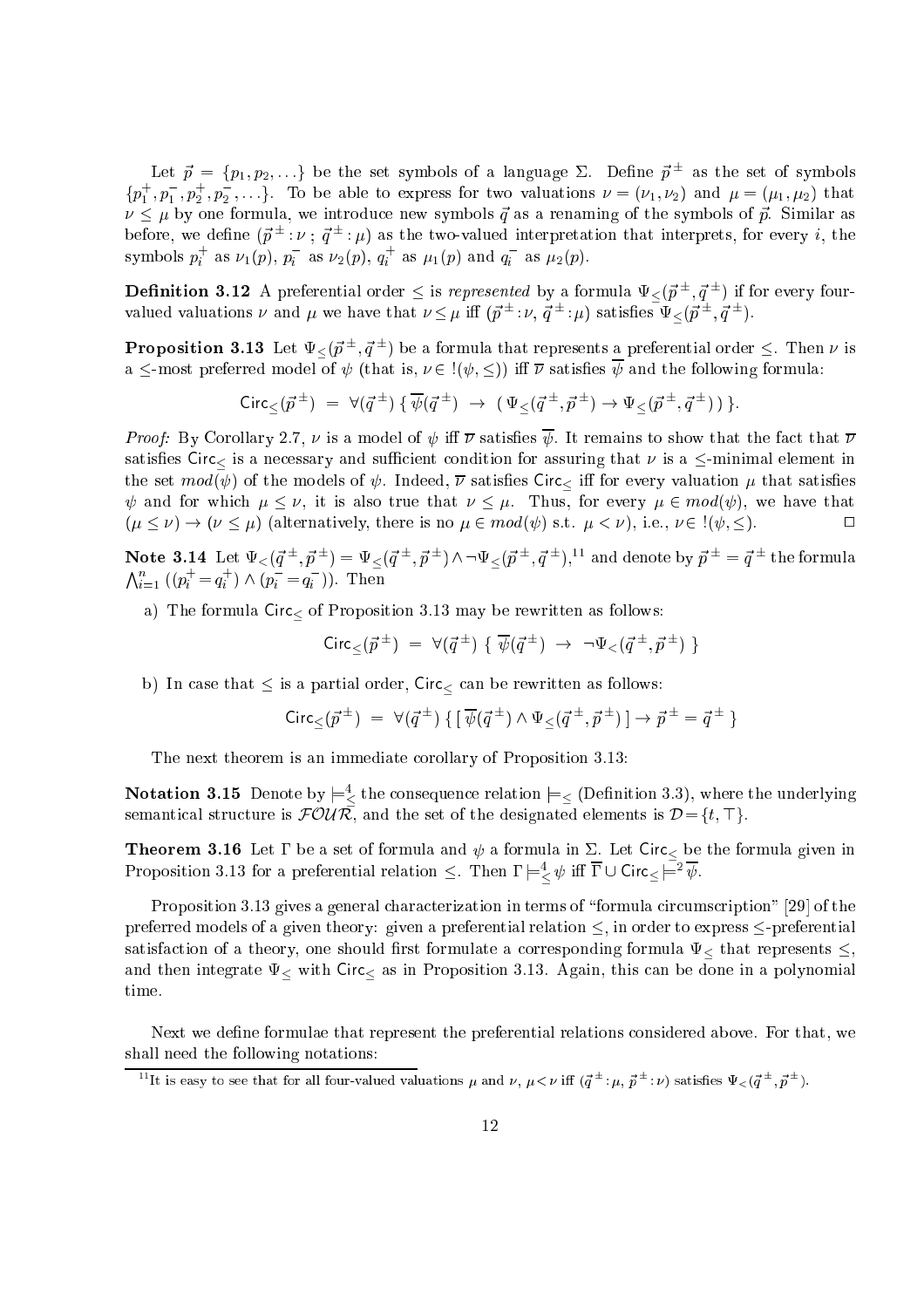**Notation 3.17** In what follows we shall write  $x \preceq y$  for  $x \rightarrow y$ , and  $x \prec y$  for  $(x \rightarrow y) \land \neg(y \rightarrow x)$ .<sup>12</sup>

**Lemma 3.18** Let *n* be the number of different atomic formulae in  $\Sigma$ . Then:

a) The preferential relation  $\leq_k$  is represented by the following formula:

$$
\Psi_{\leq k}(\vec{p}^{\pm}, \vec{q}^{\pm}) = \bigwedge_{i=1}^{n} ((p_i^+ \preceq q_i^+) \wedge (p_i^- \preceq q_i^-)).
$$

b) The preference relation for represented by the following formula:  $\mu$  is represented by the following formula:

$$
\Psi_{\leq {\{\top\}}}(\vec{p}^{\pm},\vec{q}^{\pm})\;=\;\bigwedge_{i=1}^n\;((p_i^+\wedge p_i^-)\;\preceq\;(q_i^+\wedge q_i^-)).
$$

c) The preferential relation  $\leq_{\{\top,\perp\}}$  is represented by the following formula:

$$
\Psi_{\leq {\{\top\}}}(\vec{p}^{\pm},\vec{q}^{\pm}) = \bigwedge_{i=1}^{n} \left( \left( (p_i^+ \wedge p_i^-) \vee (\neg p_i^+ \wedge \neg p_i^-) \right) \preceq \left( (q_i^+ \wedge q_i^-) \vee (\neg q_i^+ \wedge \neg q_i^-) \right) \right).
$$

Proof: We show only part (a); the proof of the other parts is similar.

$$
\nu \leq_k \mu \iff \forall 1 \leq i \leq n \quad \nu(p_i) \leq_k \mu(p_i)
$$
  
\n
$$
\iff \forall 1 \leq i \leq n \quad \nu_1(p_i) \leq \mu_1(p_i) \text{ and } \nu_2(p_i) \leq \mu_2(p_i)
$$
  
\n
$$
\iff (\vec{p}^{\pm} : \nu, \vec{q}^{\pm} : \mu) \text{ satisfies } \bigwedge_{i=1}^n ((p_i^+ \leq q_i^+) \wedge (p_i^- \leq q_i^-))
$$
  
\n
$$
\iff (\vec{p}^{\pm} : \nu, \vec{q}^{\pm} : \mu) \text{ satisfies } \Psi_{\leq_k}(\vec{p}^{\pm}, \vec{q}^{\pm})
$$

By Proposition 3.13, Lemma 3.18(a), and Note 3.14(b), we have the following corollary:

**Corollary 3.19** A valuation  $\nu = (\nu_1, \nu_2)$  is a k-minimal model of  $\psi$  iff  $\overline{\nu}$  satisfies  $\psi$  and Circ $\lt_k (\vec{p}^{\pm}),$ where  $Circ_{k}(p^-)$  is the following formula:  $\Box$ 

$$
\forall (\vec{q}^{\,\pm}) \, \{\ [\ \overline{\psi}(\vec{q}^{\,\pm}) \ \wedge \ \bigwedge_{i=1}^n \ ((q^+_i \preceq p^+_i) \ \wedge \ (q^-_i \preceq p^-_i)) \ ] \ \rightarrow \ [\ \bigwedge_{i=1}^n \ ((q^+_i = p^+_i) \ \wedge \ (q^-_i = p^-_i)) \ ] \ \}
$$

As in Corollary 3.19, the most consistent models and the most classical models of a given theory can be represented by formulae of the form Circ $\lt_{\{\tau\}}(p^-)$  and Circ $\lt_{\{\tau,\bot\}}(p^-)$ , obtained by respectively integrating the formulae given in parts (b) and (c) of Lemma 3.18 with  $Circ_{\leq}$ , given in Proposition 3.13.

In what follows we consider a uniform way of representing Circ $\langle \tau_1, (p^-), \text{ Circ} \rangle_{\{\tau_{i+1}\}}$ riteria interiorential italia interiorential preferential italiale for the  $\pm$ {{[{[[]]][[]][[]][[]][[][[][[]][

<sup>&</sup>lt;sup>12</sup>Thus,  $x \prec y = (x \preceq y) \land \neg(y \preceq x)$ .

Thote that Circ $\langle k_\mu (p^{\pm}) \rangle$  is a standard circumscriptive axiom in the sense of [28].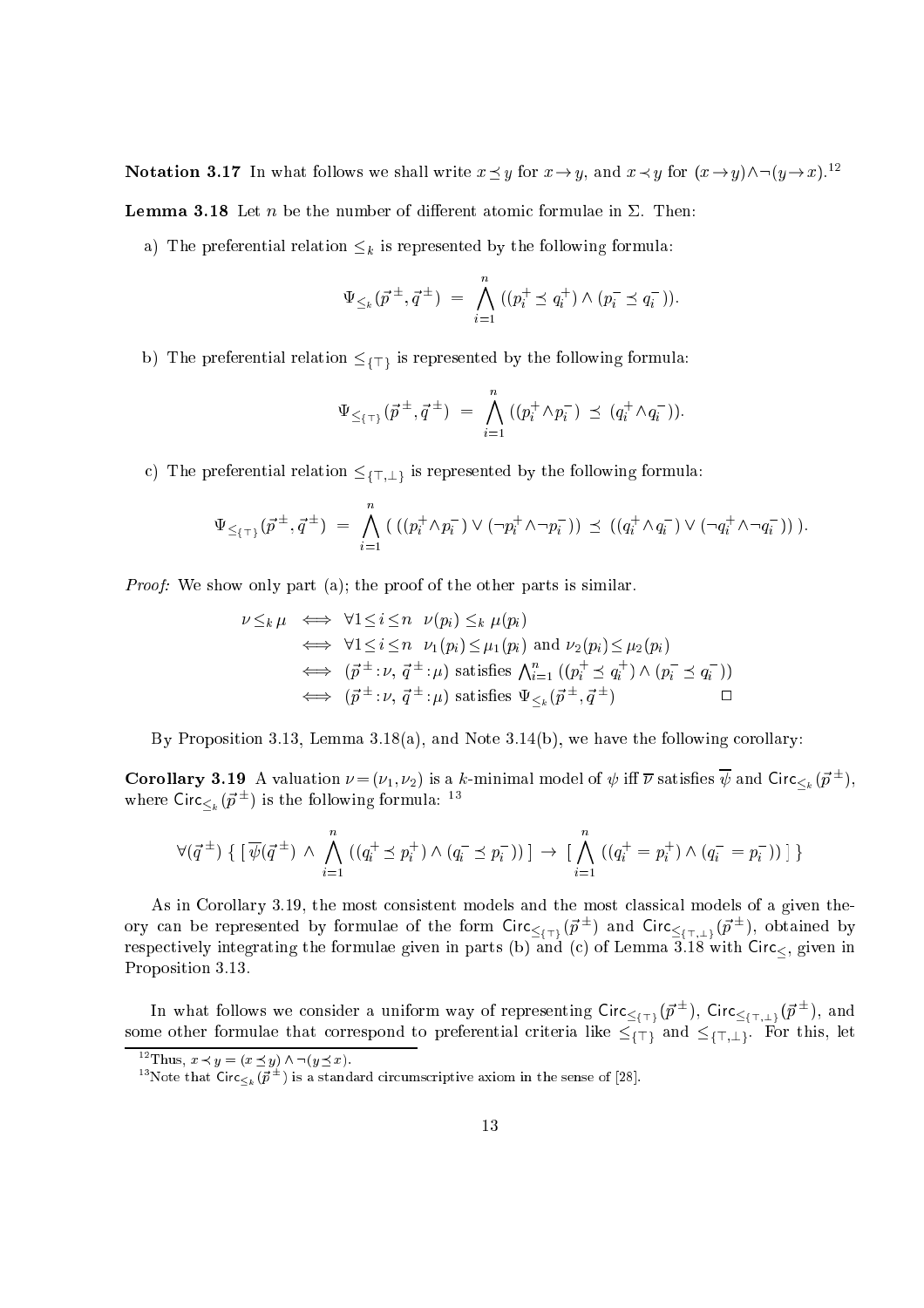$\Delta \subseteq FOUR$ . Define an order relation  $\lt_{\Delta}$  on FOUR by  $x \lt_{\Delta} y$  iff  $x \notin \Delta$  while  $y \in \Delta$ . A corresponding pre-order on  $\nu^+$  may now be defined as follows: for every  $\nu, \mu \in \nu^-, \nu \leq_{\Delta} \mu$  iff for every atom  $p$ , the fact that  $\nu(p) \in \Delta$  entails that  $\mu(p) \in \Delta$  as well. The  $\leq_{\Delta}$ -most preferred models of  $\Gamma$  are the  $\leq$ A-minimal elements in  $mod(1)$ , and  $1 \models_A^{\sim} \psi$  if every  $\leq_A$ -most preferred model of 1 is a model of  $\psi$ .

Clearly, f>g and f>;?g are parti
ular ases of , where = f>g and = f>; ?g, respe
 tively. Now, the  $\leq_{\Delta}$ -most preferred models of a given theory can be represented by a circumscriptive formula in the following way:

Notation 3.20 For  $\Delta \subseteq FOUR$ , let  $\Lambda_{\Delta}(p^+, p^-) =$  $\bigvee_{x \in \Delta} \Lambda_x(p^+, p^-), \text{ where } \Lambda_t(p^+, p^-) = p^+ \wedge \neg p^-,$  $\Lambda_f(p^+,p^-) = \neg p^+ \wedge p^-, \Lambda_{\perp}(p^+,p^-) = \neg p^+ \wedge \neg p^-,$  and  $\Lambda_{\perp}(p^+,p^-) = p^+ \wedge p^-$ .

Similar arguments as those in Lemma 3.18 show that the formula

$$
\Psi_{\leq \Delta}(\vec{p}^{\pm}, \vec{q}^{\pm}) = \bigwedge_{i=1}^{n} (\Lambda_{\Delta}(p_i^+, p_i^-) \preceq \Lambda_{\Delta}(q_i^+, q_i^-))
$$

represents the preferential relation  $\leq_{\Delta}$ . Therefore, by Proposition 3.13,

**Proposition 3.21** A valuation  $\nu$  is a  $\leq_{\Delta}$ -preferred model of  $\psi$  iff  $\overline{\nu}$  satisfies  $\overline{\psi}$  and the following formula:

$$
\operatorname{Circ}_{\leq_{\Delta}}(\vec{p}^{\pm}) = \forall (\vec{q}^{\pm}) \{ \overline{\psi}(\vec{q}^{\pm}) \rightarrow (\Psi_{\leq_{\Delta}}(\vec{q}^{\pm}, \vec{p}^{\pm}) \rightarrow \Psi_{\leq_{\Delta}}(\vec{p}^{\pm}, \vec{q}^{\pm}) ) \}.
$$

#### 3.4 Experimental study

As we have already noted, all the formulae that are obtained by our method have a circumscriptive is the form in the formula  $\leq k$  of instance  $\leq k$  in  $\leq k$  in  $\leq k$  . The formula  $\leq k$ in algorithms for reducing circumscriptive axioms. Below are some simple results obtained by experimenting with su
h algorithm (We have used Doherty, Lukaszewi
z and Szalas DLS algorithm [13, 14], available at  $http://www.ida.liu.se/labs/kplab/projects/dls/circ.html$ .  $^{15}$ 

• Consider the theory  $\Gamma = \{Q(a), Q(b), \neg Q(a)\}\$ , where Q denotes some predicate, and a, b are two constants. In our context, this theory is translated to  $\Gamma = \{Q^+(a), Q^+(b), Q^-(a)\}$ .  $\rm C$ ircumscribing L where  $Q^+$  and  $Q^-$  are simultaneously minimized, yields the following result:

$$
\forall x \{ (Q^{-}(x) \to x = a) \land (Q^{+}(x) \to (x = a \lor x = b)) \}.
$$

It follows, then, that  $a$  is the only object for which both  $Q^+(x)$  and  $Q^-(x)$  hold (i.e.,  $a$  is the only object that is inconsistent w.r.t.  $Q$ ), and b is the only object for which only  $Q^+(x)$ holds. For all the other objects neither  $Q+(x)$  hor  $Q-(x)$  holds, i.e., if  $c \notin \{a, b\}$  then  $Q(C)$ corresponds to  $\perp$ . This indeed is exactly the k-minimal semantics of  $\Gamma$ .

Note that the fact that for every object x different from a and b neither  $Q^+(x)$  nor  $Q^-(x)$ holds means that the truth values of all the domain elements other than a or b do not matter in order to satisfy this formula. This may be important from an analyti point of view.

The untively,  $\Lambda_x(p_+,p_-)$  expresses that  $\nu(p)=x$  and  $\Lambda_{\Delta}(p_+,p_-)$  expresses that  $\nu(x)\in\Delta$ .

 $\lceil \cdot \rceil$ in what follows we deliberately consider some very simple cases. Our experience is that for more complex theories the output quickly becomes more complicated. Although this is useful for automated computations, it is much less omprehensible by humans.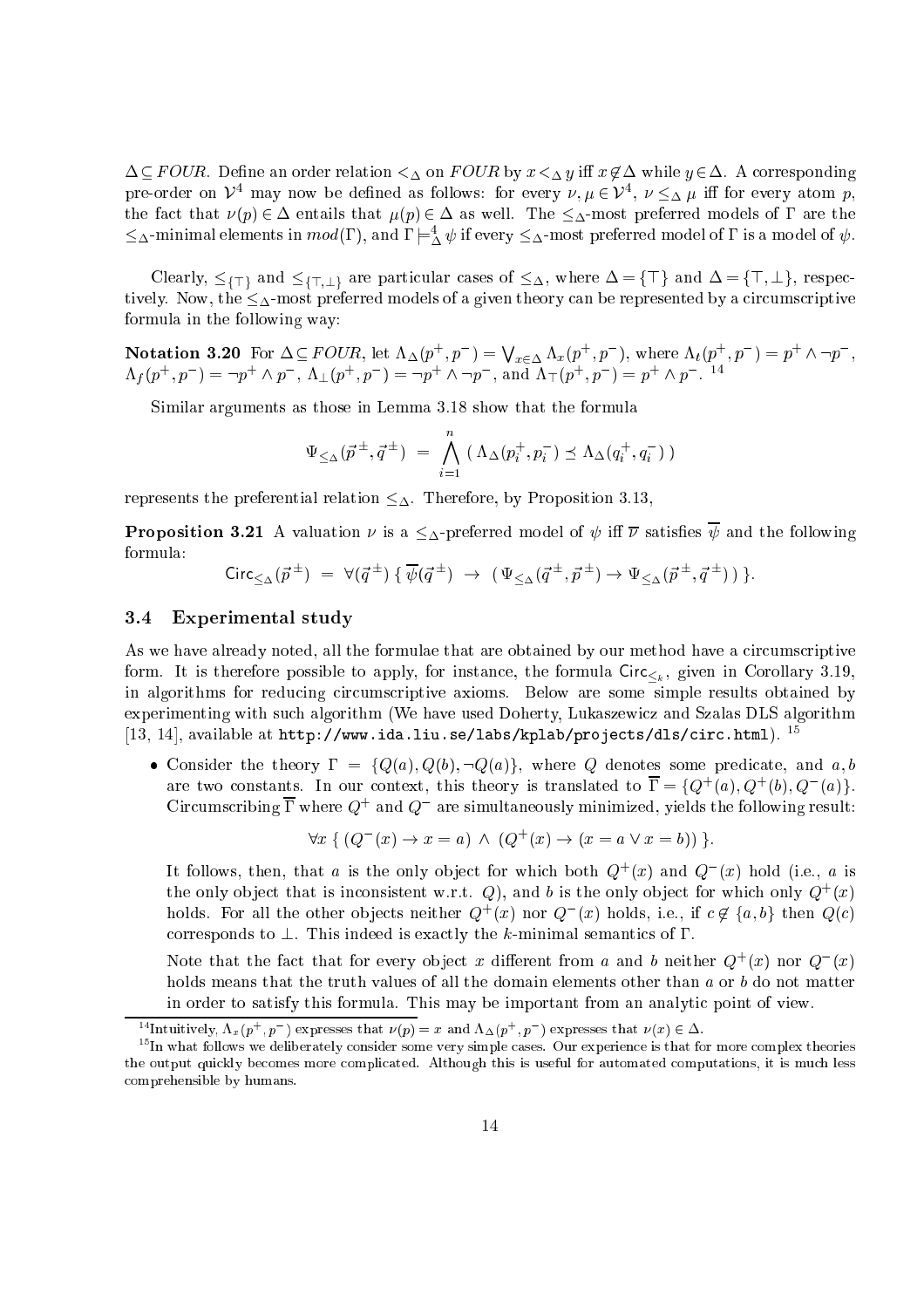• Suppose that in the previous example one wants to impose a three-valued semantics. It is possible to do so by adding to  $\Gamma$  the restriction  $\psi = \forall x(Q(x) \lor \neg Q(x))$ , which is translated to  $\psi = \forall x (Q \mid (x) \lor Q \mid (x))$ . Circumscriping 1  $\cup$  { $\psi$ } yields

$$
\forall x \{ [(Q^+(x) \land x \neq a \land x \neq b) \rightarrow \neg Q^-(x)] \land [(Q^-(x) \land x \neq a) \rightarrow \neg Q^+(x)] \},
$$

which has almost the same meaning as before, except that this time, the combination of this and  $\psi$  means that if  $c \notin \{a, b\}$  then either  $Q^+(c)$  or  $Q^-(c)$  holds, but not both. It follows, then, that for such c,  $Q(c)$  must have some classical value. Again, this corresponds to what one expects when k-minimizing  $\Gamma \cup {\psi}$ .

# 4 Using more than four values

In this section we extend to the multiple-valued case the results obtained in the previous sections. Essentially, we go through the same process. We start with a multiple-valued logic that may not be paraconsistent. Then we shift to a different semantics that is based on a more complex structure of truth values, and then show how to simulate the latter semantics by the original one. The outcome of this pro
ess is twofold:

- 1. A general approach for deriving a paraconsistent logic from a general multiple-valued logic.
- 2. A reduction of (preferential) paraconsistent reasoning in this derived logic to object-level reasoning in the original logi
.

We thus obtain a general method for performing paraconsistent reasoning in a multi-valued logic. This extension may serve as an evidence for the robustness of the techniques proposed in this paper.

# 4.1 Latti
e-valued reasoning

**Definition 4.1** A multiple-valued structure for a language  $\Sigma$  is a triple  $(L, \mathcal{D}_L, \mathcal{O}_L)$ , where  $\mathcal L$  is set of elements ( ) drains values  $\rho$  is  $\omega$  as a non-mempty proper subset of L, and OL is a set of operations on  $\mathcal L$  that correspond to the connectives in  $\Sigma$ .

In the sequel we shall assume that  $\mathcal{L} = (L, \leq_L)$  is a complete lattice with a negation operator  $\lnot$ , and that  $\nu_L$  is a meer in it, namely: it is a nonempty proper subset of L s.t. for every  $x,y\!\in\!L,$ which is added to  $\mu$  and  $\mu$  and  $\mu$  is a prime that DL is a prime that DL is a prime that  $\mu$  is a prime that  $\mu$ it is a contract in the contract in Lie  $\mu$  and  $\mu$  2DL is  $\mu$  2DL in  $\mu$  2DL in  $\mu$  2DL. in  $\mu$  2DL. in  $\mu$ 

The set  $\omega$  i.e. the designation values of  $\omega$  is the designation true assertion  $\omega$ its decreasing it is obvious that  $L$  is  $L-1$  is parameters. It is obvious that  $L-1$  62DL and information  $L$ 

<sup>&</sup>lt;sup>16</sup>That is, for every  $x, y \in L$ ,  $x \leq_L y$  iff  $\neg y \leq_L \neg x$ , and for every  $x \in L$ ,  $\neg\neg x = x$ . The requirement for a *complete* lattice is needed here for giving semantics to quantified formulae: for a structure with a domain  $E$  and a valuation  $\nu$ , we let  $\nu(\forall x \psi(x)) = \inf_{\leq t} {\nu(\psi(e) \mid e \in E)}$ ; for all other purposes, it is sufficient to take distributive lattices with negation operators.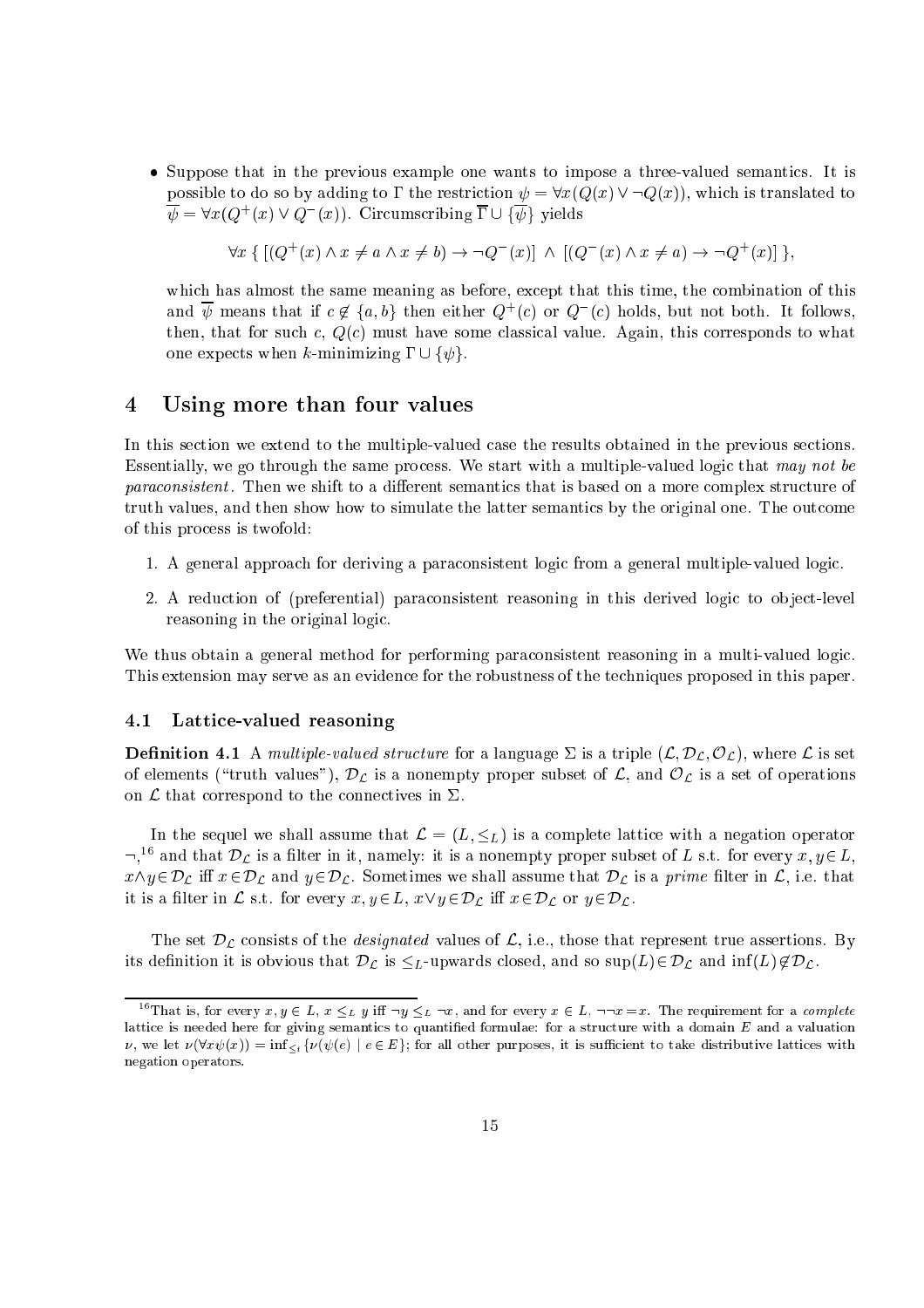In what follows we further on assume that  $\Sigma$  is the classical propositional language where conjunctions correspond to the meet operation in  $\mathcal{L}$ , disjunctions corresponds to the join operation in  $\mathcal{L}$ , and negations correspond to the negation operator of  $\mathcal{L}$ .

**Definition 4.2** Let  $\mathcal{L}$  be a complete lattice,  $\mathcal{D}_{\mathcal{L}}$  a prime filter in it, and  $\Gamma$  a set of formulae in  $\Sigma$ .

- a) A (multiple-valued) *valuation*  $\nu$  is a function that assigns an element of L to each atomic formula. A valuation is extended to omplex formulae in the standard way.
- b) A valuation  $\nu$  satisfies a formula  $\psi$  if  $\nu(\psi) \in \mathcal{D}_\mathcal{L}$ .
- c) A valuation  $\nu$  is a model of  $\Gamma$  if it satisfies every formula in  $\Gamma$ . We shall continue to denote by  $mod(\Gamma)$  the set of the models of  $\Gamma$ .

**Definition 4.3** Let  $\mathcal L$  be a complete lattice and  $\mathcal D_{\mathcal L}$  a prime filter in it. For a set  $\Gamma$  of formulae and a formula  $\psi$ , denote  $\Gamma \models^{\mathcal{L}, \mathcal{D}_{\mathcal{L}}} \psi$  if every model of  $\Gamma$  is a model of  $\psi$ .

Note that classical logic is obtained from the above definitions by taking the two-valued lattice  $(\{t, f\}, f \leq_L t)$  with  $\mathcal{D}_{\mathcal{L}} = \{t\}.$  Similarly, Kleene three-valued logic [21] is obtained by taking the three-valued lattice  $\mathcal{L} = (\{t, f, \perp\}, \leq_L)$  with  $\mathcal{D}_{\mathcal{L}} = \{t\}$ . The connectives in  $\mathcal{O}_{\mathcal{L}}$  correspond in this case to the lattice operations of a lattice in which  $f \leq_L \mathcal{L} \leq_L t$  together with a negation operation defined by:  $\neg f = t, \neg t = f, \neg \bot = \bot$ . Note also that both these logics are not paraconsistent.

#### 4.2 Paraconsistent reasoning through bilattices

In order to add paraconsistent capabilities to the lattice-based logic under consideration, we use the same methodology as in the two-valued case. The basic idea is to consider a logic in which the truth values are not the latti
e elements but are arbitrary pairs of latti
e elements, rather than pairs of  $\{0,1\}$ , as in the case of  $\text{FOUR}.$ 

**Definition 4.4** [18] Let  $\mathcal{L} = (L, \leq_L)$  be a complete lattice. The structure  $\mathcal{L} \odot \mathcal{L} = (L \times L, \leq_t, \leq_k, -)$ consists of pairs of elements from  $L$  that are arranged in two lattice structures as follows:

- $\mathcal{L} = \{L_1, L_2, \ldots, L_{N-1}, \ldots, L_{N-1}, \ldots, L_{N-1}, \ldots, L_{N-1}, \ldots, L_{N-1}, \ldots, L_{N-1}, \ldots, L_{N-1}, \ldots, L_{N-1}, \ldots, L_{N-1}, \ldots, L_{N-1}, \ldots, L_{N-1}, \ldots, L_{N-1}, \ldots, L_{N-1}, \ldots, L_{N-1}, \ldots, L_{N-1}, \ldots, L_{N-1}, \ldots, L_{N-1}, \ldots, L_{N-1}, \ldots, L_{N-1}, \ldots, L_{N-1}, \ldots$
- $\lambda_1 = \lambda_1 \lambda_2$  in the field  $\lambda_2 = \lambda_1 \lambda_2$  in the  $\lambda_1 = \lambda_2 \lambda_3$  in the state  $\lambda_2 = \lambda_1 \lambda_2$

The unary operation is determined on L-1, (x1). In A, (x2) = (y

The structure that  $\mathcal{L} \odot \mathcal{L}$  forms is called a *bilattice* [16, 18]. As in the four-valued case, a truth value  $(x, y) \in \mathcal{L} \odot \mathcal{L}$  may intuitively be understood so that x represents the amount of evidence for an assertion, while y represents the amount of evidence *against* it. It is easy to verify that the  $\leq_k$ -minimal element of  $\mathcal{L} \odot \mathcal{L}$  is (inf(L), inf(L)), the  $\leq_k$ -maximal one is (sup(L), sup(L)), the  $t_{t-1}$ -minimal element is (inf(L), sup(L)), and the  $\leq_t$ -maximal one is (sup(L), inf(L)).

**Example 4.5** Belnap's four-valued lattice  $\text{FOLR}$ , considered in the previous sections, is a particular case of the algebraic structures defined in 4.4, since  $\mathcal{F}OUR = TWO \odot TWO$ , where  $TWO$  is the two-valued classical lattice. For another example, consider the three-valued lattice  $T$   $H$   $K$  $C$   $C$   $=$   $\{10, \frac{2}{5}$  $\frac{1}{2}$ , 1}, 0<  $\frac{1}{2}$  < 1). Figure 2 contains a double-Hasse diagram of T HREE  $\odot$  T HREE.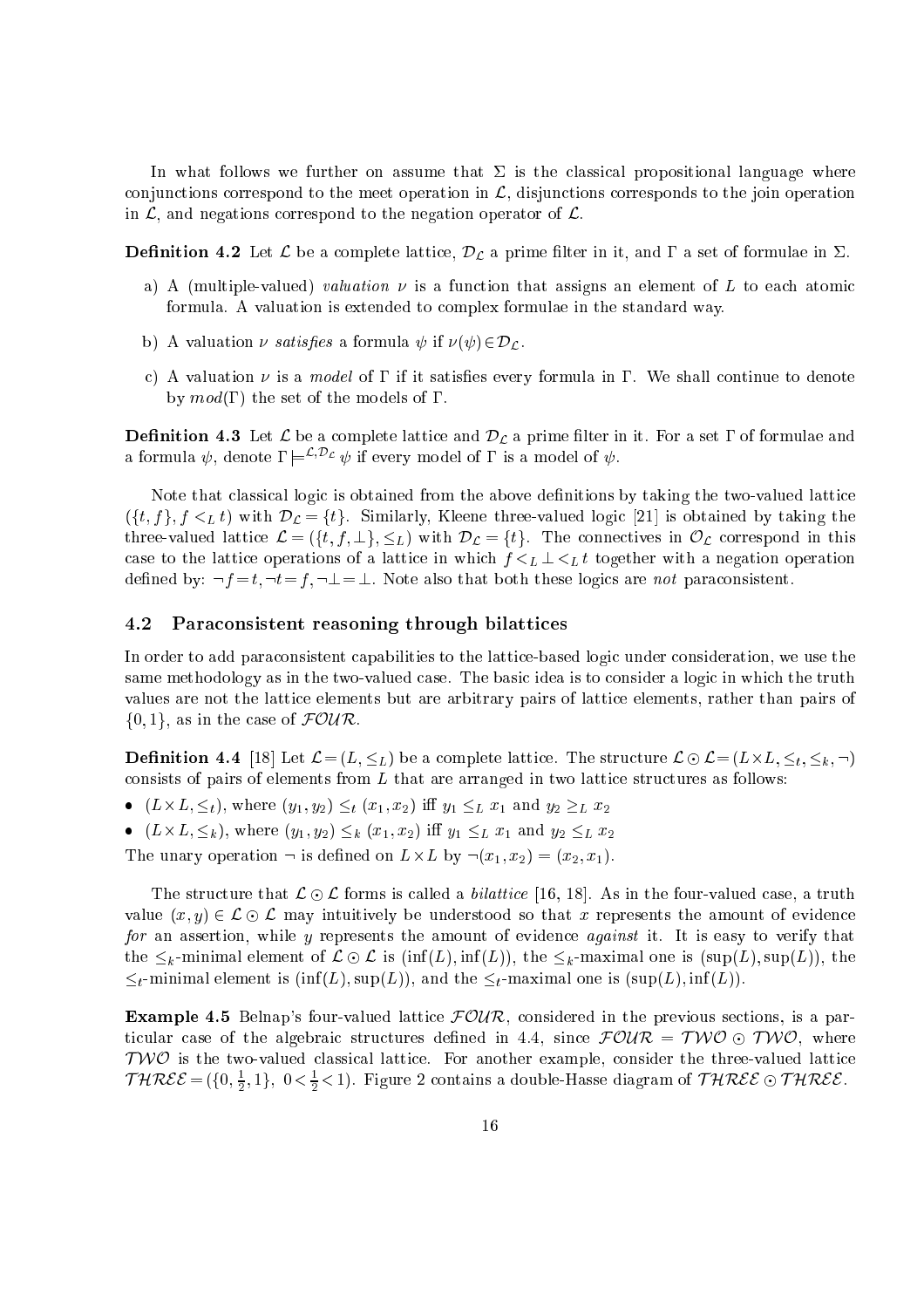

Figure 2:  $THREE \odot THREE$ 

In what follows we shall continue to use the symbols  $\mathcal{P}_i$  and  $\mathcal{P}_j$  ,  $\mathcal{P}_j$  and  $\mathcal{P}_j$  and  $\mathcal{P}_j$  and  $\mathcal{P}_j$ the  $\leq_t$ -join,  $\leq_t$ -meet,  $\leq_k$ -join, and the  $\leq_k$ -meet operations in  $\mathcal{L} \odot \mathcal{L}$ . By Definition 4.4 it follows that these operations are computed as in  $\mathcal{FOUR}$ , i.e., for every  $x_1, x_2, y_1, y_2 \in L$ ,

$$
(x_1, y_1) \vee (x_2, y_2) = (x_1 \vee x_2, y_1 \wedge y_2), \qquad (x_1, y_1) \wedge (x_2, y_2) = (x_1 \wedge x_2, y_1 \vee y_2),
$$
  

$$
(x_1, y_1) \oplus (x_2, y_2) = (x_1 \vee x_2, y_1 \vee y_2), \qquad (x_1, y_1) \otimes (x_2, y_2) = (x_1 \wedge x_2, y_1 \wedge y_2).
$$

As noted in Example 4.5, Definition 4.4 is a natural extension of Belnap's four-valued structure. The notion of the designated values in  $FOMR$  can also be generalized in a natural way in  $\mathcal{L} \odot \mathcal{L}$ :

**Definition 4.6** [2] Let  $\mathcal{L} \odot \mathcal{L}$  be the bilattice defined in 4.4.

- a) A bit let  $\mathcal{L}$  be the contract of L-L is a non-model of L-L is a non-model of L-L is a non-model of L-L (i) x^y 2D i x2D and <sup>y</sup> 2D, (ii) <sup>x</sup><sup>y</sup> 2D i x2D and <sup>y</sup> 2D.
- b) A bifilter  $D$  is called *prime*, if it also satisfies the following conditions: (i)  $x \vee y \in \mathcal{D}$  iff  $x \in \mathcal{D}$  or  $y \in \mathcal{D}$ , (ii)  $x \oplus y \in \mathcal{D}$  iff  $x \in \mathcal{D}$  or  $y \in \mathcal{D}$ .

given a bilattical contract content of  $\mathbf{y}$  , we have bilattic primes bilattic content of the content of the of the *designated elements* of  $\mathcal{L} \odot \mathcal{L}$ . It is easy to verify that a prime bifilter of  $\mathcal{L} \odot \mathcal{L}$  is upwards closed w.r.t. both partial orders of  $\mathcal{L} \odot \mathcal{L}$ , thus it contains the  $\leq_t$ - and the  $\leq_k$ -largest element and does not contain the  $\leq_t$ - and the  $\leq_k$ -least one.

As in the lattice-valued case, (prime) bifilters are used for defining validity of formulae: a valuation on <sup>L</sup> - <sup>L</sup> is a model of a set of formulae if ( )2D for every 2.

**Example 4.7** The set  $\mathcal{D} = \{t, \top\}$  of the designated elements in  $\mathcal{FOUR}$  is indeed a prime bifilter in FOUR (and, moreover, it is the only prime bifilter in this bilattice). In  $THREE \odot THREE$  there are two prime bilters: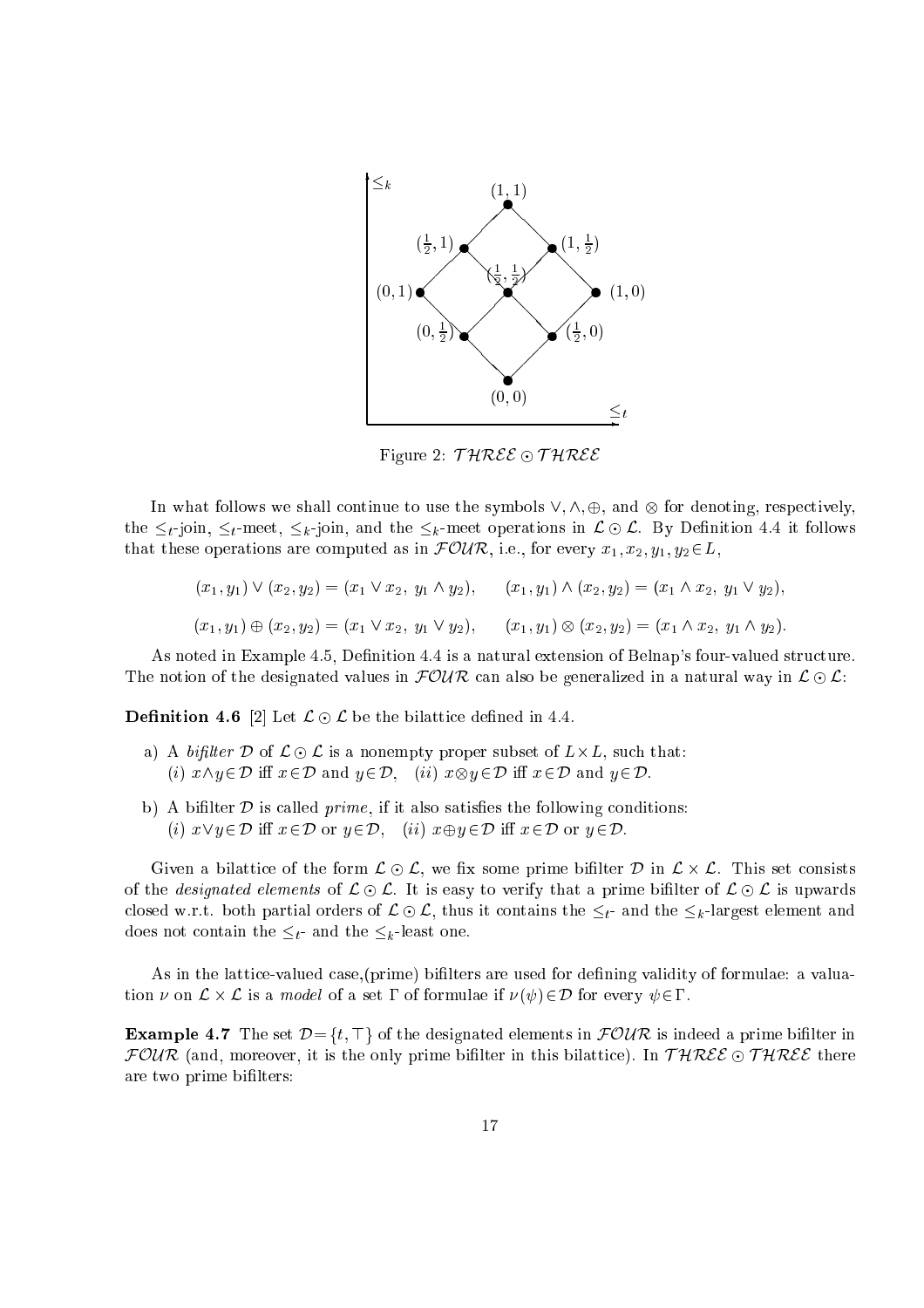- $D_1 = \{(1, x) \mid x \in \{0, \frac{1}{2}, 1\}\}\ = \{(x_1, x_2) \mid (x_1, x_2) \geq k(1, 0)\}\$ , and
- $D_2 = \{ (x_1, x_2) \mid x_1 \geq \frac{1}{2}, x_2 \in \{0, \frac{1}{2}, 1\} \} = \{ (x_1, x_2) \mid (x_1, x_2) \geq_k (\frac{1}{2}, 0) \}$ .

# Proposition 4.8 [5]

- and it is a biliterature of the contract in  $\mathcal{L}$  in Lemma  $\mathcal{L}$  , where  $\mathcal{L}$  is a contract of the set
- $\mu$  is a prime binded in L is a prime binded  $\mu$  . The  $\mu$  is a prime defined in L is a prime of  $\mu$  .

**Corollary 4.9** [5] Let  $x_0 \in L$ ,  $x_0 \neq \inf(L)$ . Denote:  $\mathcal{D}(x_0) = \{(y_1, y_2) | y_1 \geq_L x_0, y_2 \in L\}$ , and  $\mathcal{D}_{\mathcal{L}}(x_0) = \{y \in L \mid y \geq_L x_0\}.$  Then:

- a)  $\mathcal{D}(x_0)$  is a prime bifilter in  $\mathcal{L} \odot \mathcal{L}$  iff  $\mathcal{D}_{\mathcal{L}}(x_0)$  is a prime filter in  $\mathcal{L}$ .
- $\alpha$  ) is the position of the contract of  $\alpha$  is the sup(L) in Join irreduction (i.e., i.e.,  $\alpha$  , i.e.,  $\alpha$ implies that  $x = \sup(L)$  or  $y = \sup(L)$ .
- c) If the condition of item (b) is met, then  $\mathcal{D}(\text{sup}(L))$  is least (w.r.t. set inclusion) among the (prime) bifilters of  $\mathcal{L} \odot \mathcal{L}$ .

Given a billatice  $\mathcal{L} \odot \mathcal{L}$  and a prime bifilter D in it, one may define a corresponding consequence relation in a similar way to the lattice-valued case:

**Definition 4.10**  $\Gamma \models^{\text{L}\cup\text{L},\text{L}} \psi$  if every  $\mathcal{L}\times\mathcal{L}$ -valued model of  $\Gamma$  is a  $\mathcal{L}\times\mathcal{L}$ -valued model of  $\psi$ .

**Proposition 4.11**  $\models^{\mathcal{L}\cup\mathcal{L}, \mathcal{D}}$  is paraconsistent.

*Proof:* It is easy to verify that  $\models$   $\rightarrow$   $\rightarrow$  does not allow trivial reasoning from inconsistent theories. ниеест, р,  $\neg p$   $\not\equiv$   $\neg$   $q$ . A counter-model assigns (sup(L), sup(L)) to p and (inf(L), sup(L)) to q.  $\Box$ 

# 4.3 Simulating bilatti
e-valued reasoning

In the rest of this paper we fix some lattice  $\mathcal{L} = (L, \leq_L)$  with a prime filter  $\mathcal{D}_{\mathcal{L}}$ , and denote by  $\mathcal{D}$  $\mathbf r$  is contracted binding prime binding prime binding the form DL-L in Lie and DL-L in Lie and DL-L in Lie and DL-L in Lie and DL-L in Lie and DL-L in Lie and DL-L in Lie and DL-L in Lie and DL-L in Lie and DL-L in Lie method as that of Section 3 for the four-valued case, it is now possible to have analogous results for every structure of the form  $\mathcal{L} \odot \mathcal{L}$  with a set of designated values D. Again, we start by standard bilattice-valued reasoning and then, in the next section, consider the preferential case.

For every formula  $\psi$  in  $\Sigma$  we can obtain its "split form",  $\overline{\psi}$  in exactly the same way as in the four-valued case. Also, since every valuation  $\nu$  on  $\mathcal{L} \odot \mathcal{L}$  can be represented by a pair  $(\nu_1, \nu_2)$  of L-valued components, then  $\bar{\nu}$  is an L-valued valuation defined (just as in the four-valued case) by  $\nu(p^+) = \nu_1(p)$  and  $\nu(p^-) = \nu_2(p)$ . Again, whenever it is more convenient, we shall use the more detailed notation  $(p + p_1; p - p_2)$  instead of just  $\nu$ .

Using the notations above we can now generalize Proposition 2.4 to the case of  $\mathcal{L} \odot \mathcal{L}$  as follows: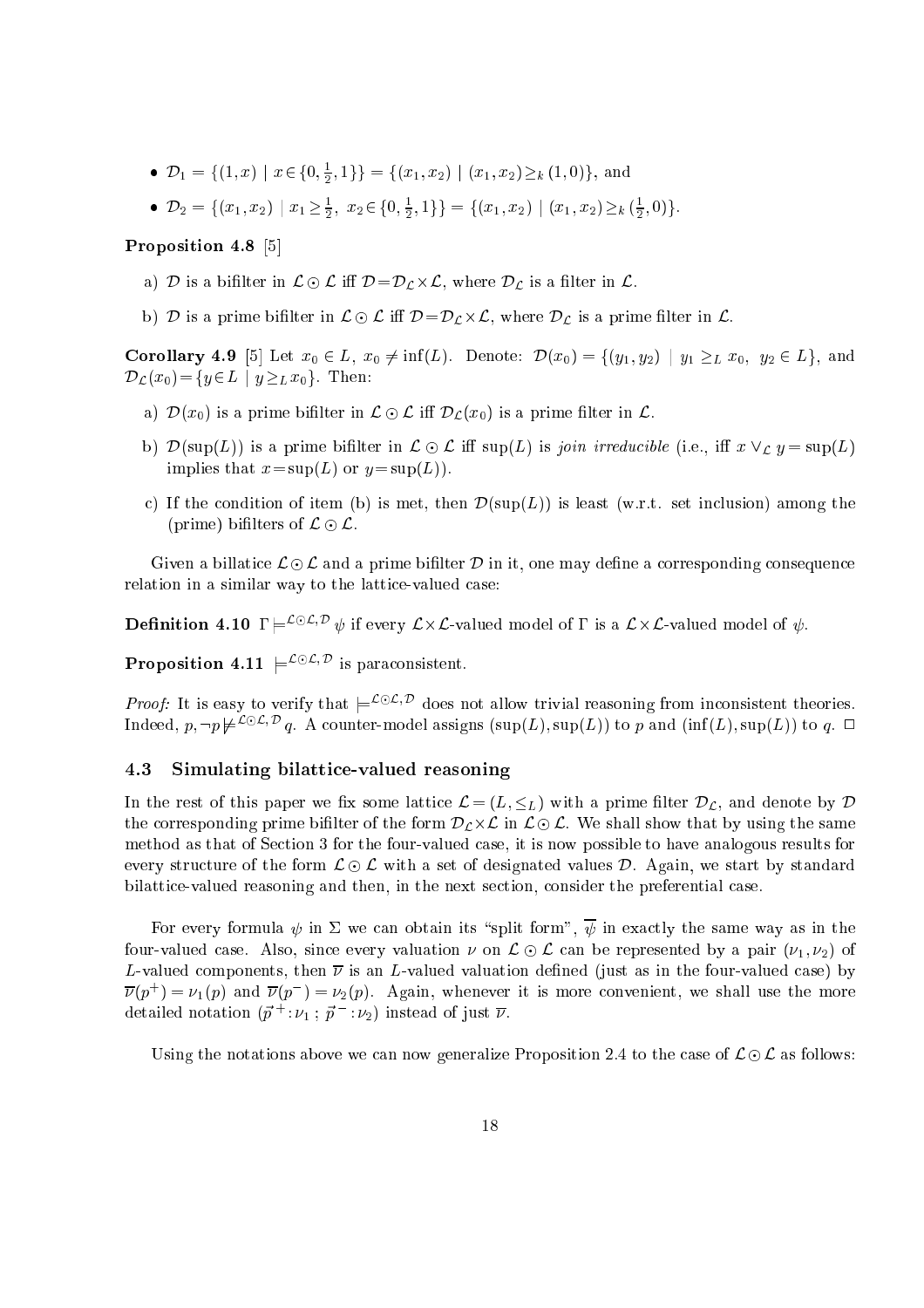**Proposition 4.12** Let  $\mathcal{L}$  be a de Morgan lattice,<sup>17</sup> and let  $\nu = (\nu_1, \nu_2)$  be a valuation on  $\mathcal{L} \odot \mathcal{L}$ . Then  $\nu(\psi) = (\overline{\nu}(\overline{\psi}), \neg \operatorname{rev}(\overline{\nu})(\overline{\psi})).$ 

The proof of Proposition 4.12 is identical to that of Proposition 2.4, using  $\mathcal{L} \odot \mathcal{L}$  instead of FOUR.

In the rest of the paper we suppose, then, that  $\mathcal L$  is a de Morgan lattice.<sup>18</sup> Under this assumption, the next two orollaries immediately follow from Proposition 4.12.

**Corollary 4.13** Let  $\mathcal{D}_{\mathcal{L}}$  be a prime filter in  $\mathcal{L}$ , and let  $\mathcal{D} = \mathcal{D}_{\mathcal{L}} \times \mathcal{L}$  be the set of the designated elements in  $L \oplus L$ . For every valuation  $\nu$  on  $L \oplus L$  and a formula  $\psi$  in  $L$ ,  $\nu(\psi) \in \nu$  in  $\nu(\psi) \in \nu_L$ .

*Proof:*  $\nu(\psi)$  is designated iff  $\nu_1(\psi) \in \mathcal{D}_{\mathcal{L}}$ , iff (Proposition 4.12)  $\overline{\nu}(\overline{\psi}) \in \mathcal{D}_{\mathcal{L}}$ .

In particle and the following the form  $\alpha$  -  $\alpha$  ,  $\alpha$  ,  $\alpha$  ,  $\alpha$  ,  $\alpha$  ,  $\alpha$  and  $\alpha$  and  $\alpha$  and  $\alpha$  and  $\alpha$  and  $\alpha$  and  $\alpha$  . In  $\alpha$ where  $L$  is a prime that when  $\infty$  , we have that whenever ( ) is designated in L  $\infty$  , whenever  $L$ filter in  $\mathcal L$  with respect to which  $\overline{\nu}(\overline{\psi})$  is designated in  $\mathcal L$ , and vice-versa.

**Corollary 4.14** Suppose that  $\text{sup}(L)$  is join irreducible in L, and let  $\mathcal{D} = \mathcal{D}(\text{sup}(L))$  be the set of the designated elements in  $L \cup L$ . For every valuation  $\nu$  in  $L \cup L$  and a formula  $\psi$  in  $L$ ,  $\nu(\psi) \in \nu$ iff  $\overline{\nu}(\overline{\psi}) = \sup(L)$ .

*Proof:*  $\nu(\psi)$  is designated iff  $\nu_1(\psi) = \sup(L)$ , iff (Proposition 4.12)  $\overline{\nu}(\overline{\psi}) = \sup(L)$ .  $\Box$ 

We can now extend Theorem 2.8, and show how to simulate reasoning in  $\mathcal{L} \odot \mathcal{L}$  by object level reasoning in  $\mathcal{L}$ .

Theorem 4.15  $\Gamma \models^{\text{L} \cup \text{L}, D} \psi$  iff  $\Gamma \models^{\text{L}, D} \psi$ .

Proof: Follows from Corollary 4.13.

As in the four-valued case, since in the language without negations,  $\overline{\Gamma}$  is obtained just by renaming the atomic formulae that appear in  $\Gamma$ , the following corollary immediately follows from Theorem 4.15 (
f. Corollary 2.9):

**Corollary 4.16** In positive logic,  $\Gamma \models^{\mathcal{L} \cup \mathcal{L}, \mathcal{D}} \psi$  iff  $\Gamma \models^{\mathcal{L}, \mathcal{D}_{\mathcal{L}}} \psi$ .

<sup>&</sup>lt;sup>17</sup>That is, for every  $x, y \in L$ ,  $\neg(x \vee y) = \neg x \wedge \neg y$ , and  $\neg(x \wedge y) = \neg x \vee \neg y$ .

It is interesting to note that  $\mathcal{L} \odot \mathcal{L}$  is always a de Morgan bilattice. Indeed,  $\neg((x_1, x_2) \lor (y_1, y_2)) = \neg(x_1 \lor y_1, x_2 \land y_2) =$  $(x_2 \wedge y_2; x_1 \vee y_1) = (x_2, x_1) \wedge (y_2, y_1) = \neg(x_1, x_2) \wedge \neg(y_1, y_2).$ 

<sup>&</sup>lt;sup>19</sup>By Proposition 4.8, D is indeed a prime bifilter in  $\mathcal{L} \odot \mathcal{L}$ .

<sup>&</sup>lt;sup>20</sup>By Corollary 4.9,  $\mathcal D$  is indeed a prime bifilter in  $\mathcal L \odot \mathcal L$ .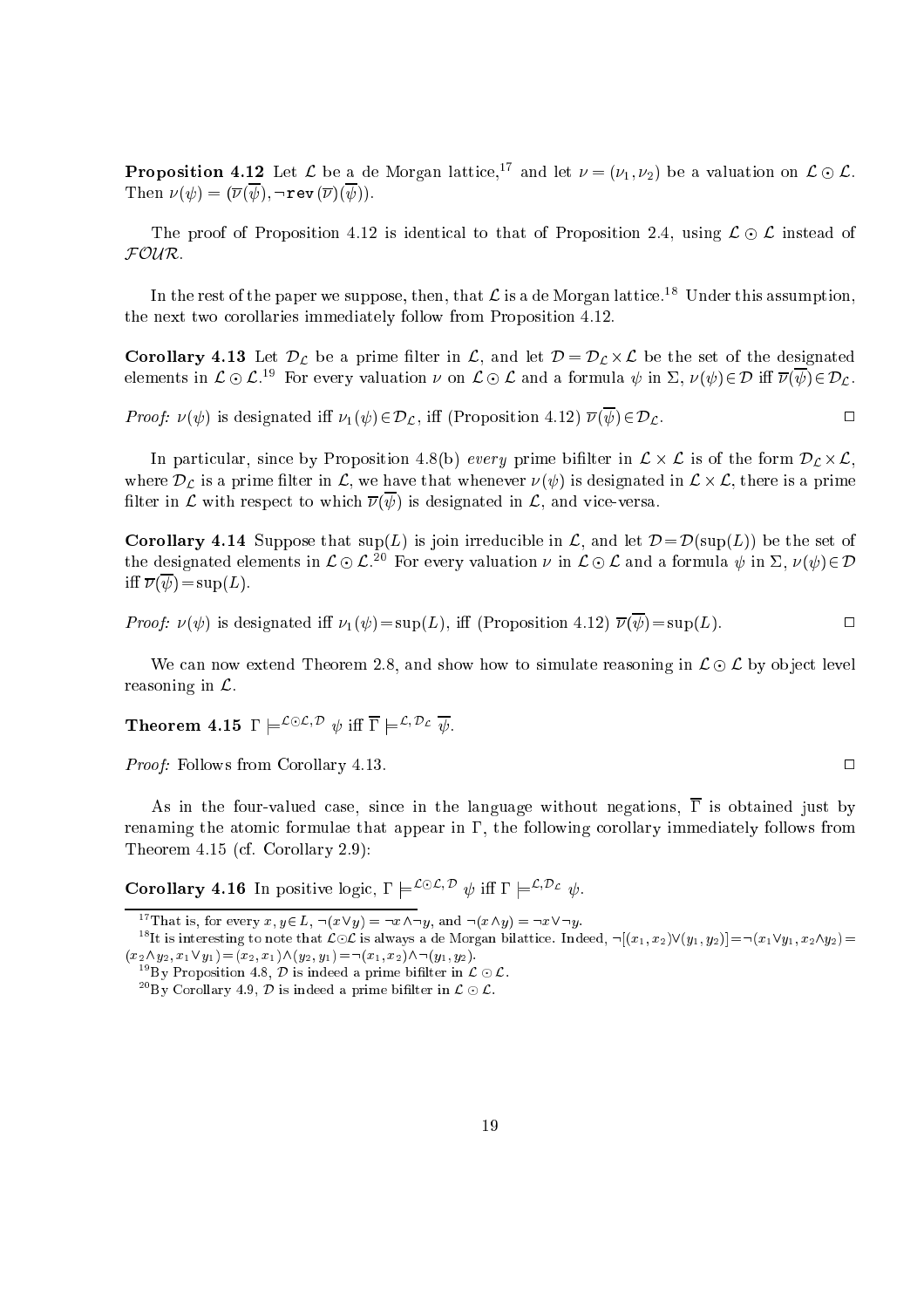#### $4.4$ Simulating bilattice-valued preferential reasoning

We turn now to the preferential case. Again, by using the same methods as those of Section 3 for the four-valued case, it is possible to define circumscriptive formulae for expressing multiple-valued preferential reasoning w.r.t. a representable preference order  $\leq$ . This implies, in particular, that once again we are able to reduce "meta-reasoning" (this time, in the bilattice) to object level reasoning (in the lattice) by axiomatizing the preferred models of a given theory in the bilattice through formula circumscription in the lattice.

Suppose, then, that is some preferential order among the valuations into L-L. Note that the notion of a representation of  $\leq$  by a formula  $\Psi_{\leq}$ , defined in 3.12, can be directly extended to the bilattice-valued case. A corresponding consequence relation can also be defined by extending the definition of the four-valued case:

Notation 4.17  $\Gamma\models_{\leq}^{\text{L}\oplus\text{L},\ \nu}\psi$  iff every  $\leq$ -most preferred  $\mathcal{L}\odot\mathcal{L}$ -valued model of  $\Gamma$  is a  $\mathcal{L}\odot\mathcal{L}$ -valued model of  $\psi$ .  $\bar{ }$ 

Now, for constructing the circumscribing formulae in the L-valued logic we need to have an implication connective on  $L$  that behaves as material implication in classical logic. This is what we define next.

**Definition 4.18** Let  $\mathcal{L} = (L, \leq_L)$  be a lattice and  $\mathcal{D}_{\mathcal{L}}$  a (prime) filter in it. For every  $x, y \in L$  define:

- and if  $x$  is supplying the support of  $\mu$  if  $y$  if  $\mu$  is the infinite x  $y$  and  $\mu$  information  $\mu$
- b)  $x \preceq y = \sup(L)$  if  $x \leq_L y$ , otherwise  $x \preceq y = \inf(L)$ .
- c)  $x \prec y = \sup(L)$  if  $x \prec_L y$ , otherwise  $x \prec y = \inf(L)$ . <sup>22</sup>

Our next result extends Theorem 3.16:

**Theorem 4.19** Let  $\Gamma$  be a set of formula and  $\psi$  a formula in  $\Sigma$ . Let Circ<sub><</sub> be the formula given in Proposition 3.13 for a preferential relation  $\leq$ . Then  $\Gamma \models \leq$   $\forall$  iff  $\Gamma \cup \text{Circ} \models \leq \sim$   $\nu$ ,

*Proof:* As in the proof of Theorem 3.16, the claim follows from the fact that  $\nu$  is a  $\leq$ -most preferred model of  $\psi$  iff  $\overline{\nu}$  satisfies  $\psi$  (this is true by Corollary 4.13) and the fact that  $\overline{\nu}$  also satisfies Circ (the proof of Proposition 3.13 may be used in the present case as well for showing the latter fact).  $\Box$ 

Clearly, Theorem 4.19 may be applied only in cases that the preferential relations under consideration are *representable* (in the sense of Definition 3.12). Next we show that all the preferential relations that have been considered in Section 3 can be generalized to (bi)lattice-valued preferential relations that are also representable by circumscriptive formulae.

 $^{21}$ Again, this is the same relation as the one defined in 3.3, together with an explicit indication that the underlying semantics is based on  $\mathcal{L} \odot \mathcal{L}$  and  $\mathcal{D}$ .

 $^{22}$ Note that this is a generalization of the definition of the operators with the same notations, given in Notation 3.17. In particular, when L is the two-valued lattice,  $\rightarrow$  and  $\prec$  are the same as the classical implication.

 $^{23}$ Where the relevant connectives are interpreted by Definition 4.18.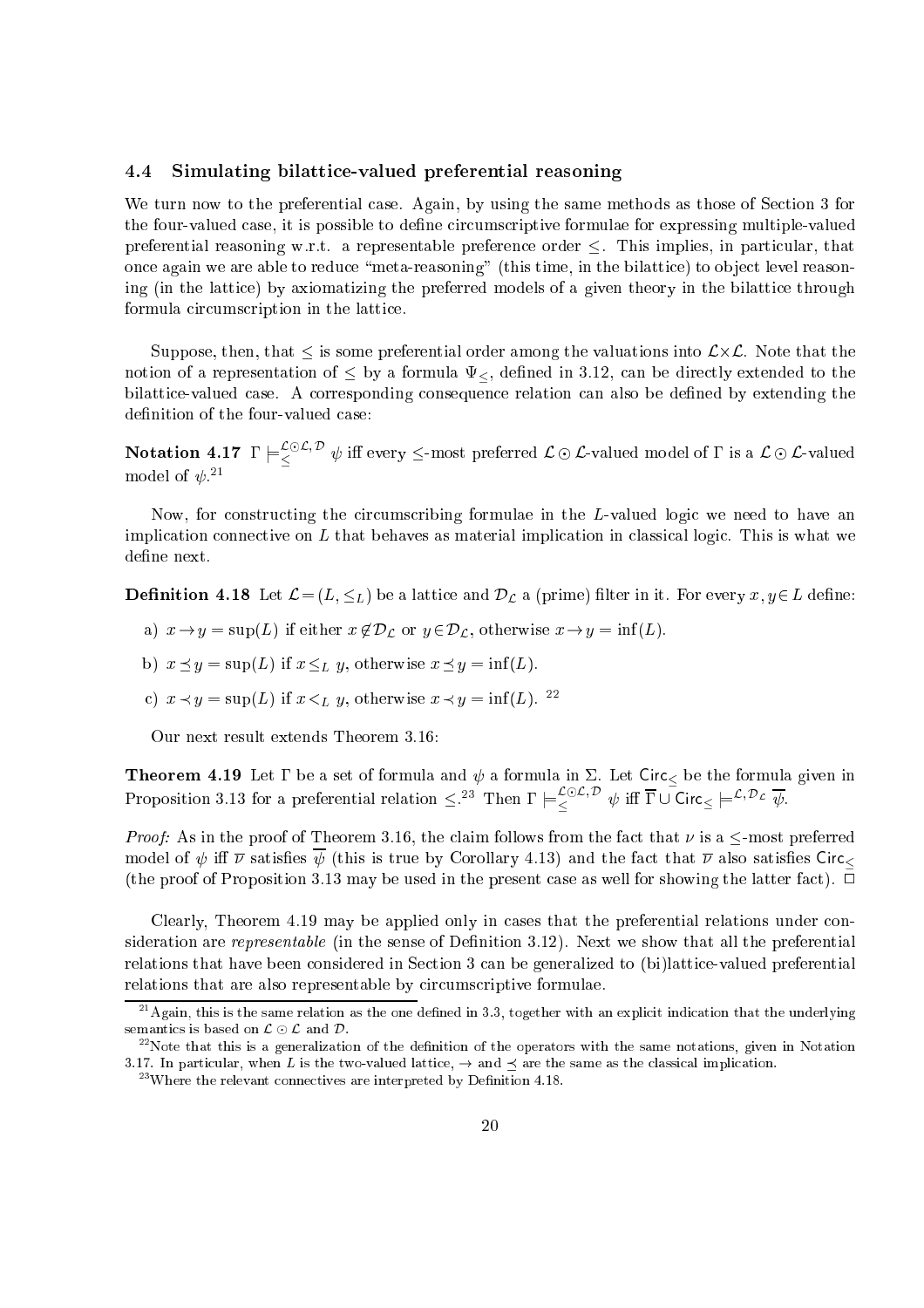#### even een en of minimal information information in the minimal information of minimal information in the state o

As in Proposition 3.19, the set of the k-minimal models of  $\tau$  in  $\infty$   $\infty$  . The set of indicated by Circ $\setminus_k$ using the generalized interpretations for the relevant connectives (see Definition 4.18):

**Proposition 4.20** A valuation  $\nu$  in  $\mathcal{L} \odot \mathcal{L}$  is a k-minimal model of  $\psi$  iff  $\overline{\nu}(\overline{\psi}) \in \mathcal{D}_{\mathcal{L}}$  and  $\overline{\nu}(\mathsf{Circ}_{\leq_{k}})$  $\text{sup}(L)$ .

Proof: The same proof as that of Proposition 3.13 holds in this case as well (where every reference to Corollary 2.7 should be replaced by a reference to Corollary 4.13). Thus,  $\nu$  is a k-minimal model  $\tau$   $\tau$  and  $\tau$  ( $\tau$ )  $\tau$  =  $\tau$   $\sim$   $\tau$  and  $\tau$  (circuits), where  $\tau$ 

$$
\operatorname{Circ}_{\leq_k}(\vec{p}^{\pm}) = \forall (\vec{q}^{\pm}) \{ \overline{\psi}(\vec{q}^{\pm}) \rightarrow (\Psi_{\leq_k}(\vec{q}^{\pm}, \vec{p}^{\pm}) \rightarrow \Psi_{\leq_k}(\vec{p}^{\pm}, \vec{q}^{\pm})) \},
$$

and

$$
\Psi_{\leq k}(\vec{p}^{\,\pm},\vec{q}^{\,\pm}) = \bigwedge_{i=1}^{n} \left( (p_i^+ \preceq q_i^+) \wedge (p_i^- \preceq q_i^-) \right).
$$

is defined on  $\lambda_k$  is defined on the  $J$  only by operators only  $(\lambda_{k-1})$  , sup(L)g. Now , since  $\lambda_{k-1}$ operators in  $\Sigma$  are closed w.r.t. this set of values, and since  $\sup(L) \in \mathcal{D}_{\mathcal{L}}$ , we have that  $\overline{\nu}(\mathsf{Circ}_{\leq k}) \in \mathcal{D}_{\mathcal{L}}$ iff  $\overline{\nu}(\mathsf{Circ}_{\leq k}) = \sup(L)$ .

 $\mathbb{I}$  remains that  $\mathbb{I}$  is represented by the particle by the particle by the particle by  $\mathbb{I}$ decrease the control of the commentation at  $\alpha$  , we have the second that  $\alpha$  is a control to the control of

$$
\nu \leq_k \mu \iff \forall 1 \leq i \leq n \ \nu(p_i) \leq_k \mu(p_i) \iff \forall 1 \leq i \leq n \ \nu_1(p_i) \leq_L \mu_1(p_i) \text{ and } \nu_2(p_i) \leq_L \mu_2(p_i) \n \iff (\vec{p}^{\pm} : \nu, \vec{q}^{\pm} : \mu) \text{ satisfies } \bigwedge_{i=1}^n ((p_i^+ \leq q_i^+) \wedge (p_i^- \leq q_i^-)) \n \iff (\vec{p}^{\pm} : \nu, \vec{q}^{\pm} : \mu) \text{ satisfies } \Psi_{\leq_k}(\vec{p}^{\pm}, \vec{q}^{\pm}).
$$

#### Representing preferen
e of most onsistent interpretations

Let I> <sup>=</sup> fx 2 L-<sup>L</sup> <sup>j</sup> <sup>x</sup> 2 D; :<sup>x</sup> 2 Dg be the set of the in
onsistent values in <sup>L</sup>  L. <sup>A</sup> valuation 1 is (strictly) more contraction common a valuation  $\alpha$  if the set of atoms  $p$   $p$  if  $p$  is (strictly))  $p$ subsumed in the set of atoms  $p_i$  s.t.  $\nu_2(p_i) \in \mathcal{I}_{\top}$ . A valuation  $\nu \in mod(\psi)$  is a most consistent model of  $\psi$  [4, 5], if there is no other model of  $\psi$  that is strictly more consistent than  $\nu$ .

By a proof that is similar to that of Proposition 4.20 one an show that the set of the most onsistent models of  $\tau$  is a value of  $\tau$  is a value  $\sigma$  in Let  $\setminus\{+\}$  . The most consistent of  $\sigma$  as a value of  $\tau$ model of  $\tau$  , and  $\tau$  (  $\tau$  )  $\tau$  ) and  $\tau$  (circumstrial (Circumstrial (Circumstrial ).

#### Representing preferen
e of most lassi
al interpretations

 $\sim$  be the set of the international commutation in A  $\sim$  A cm in the previous complex in  $\sim$   $\sim$  for 2 recommended to the complete values in the internal contracts in Law Complete strike the set of the internal process lassical than a valuation  $\mathbb{Z}$  if the set of atoms picture  $\mathbb{Z}$  [  $\mathbb{Z}$   $\mathbb{Z}$   $\mathbb{Z}$   $\mathbb{Z}$   $\mathbb{Z}$   $\mathbb{Z}$   $\mathbb{Z}$   $\mathbb{Z}$   $\mathbb{Z}$   $\mathbb{Z}$   $\mathbb{Z}$   $\mathbb{Z}$   $\mathbb{Z}$   $\mathbb{Z}$   $\mathbb{Z}$   $\mathbb{Z}$   $\math$ set of atoms pj s.t. 2(pj) 2 I . 2 I . A valuation is a model  $\{f$  ) is a model contract of fixed  $f$  is a model if there is no other model of  $\psi$  that is strictly more classical than  $\nu$ .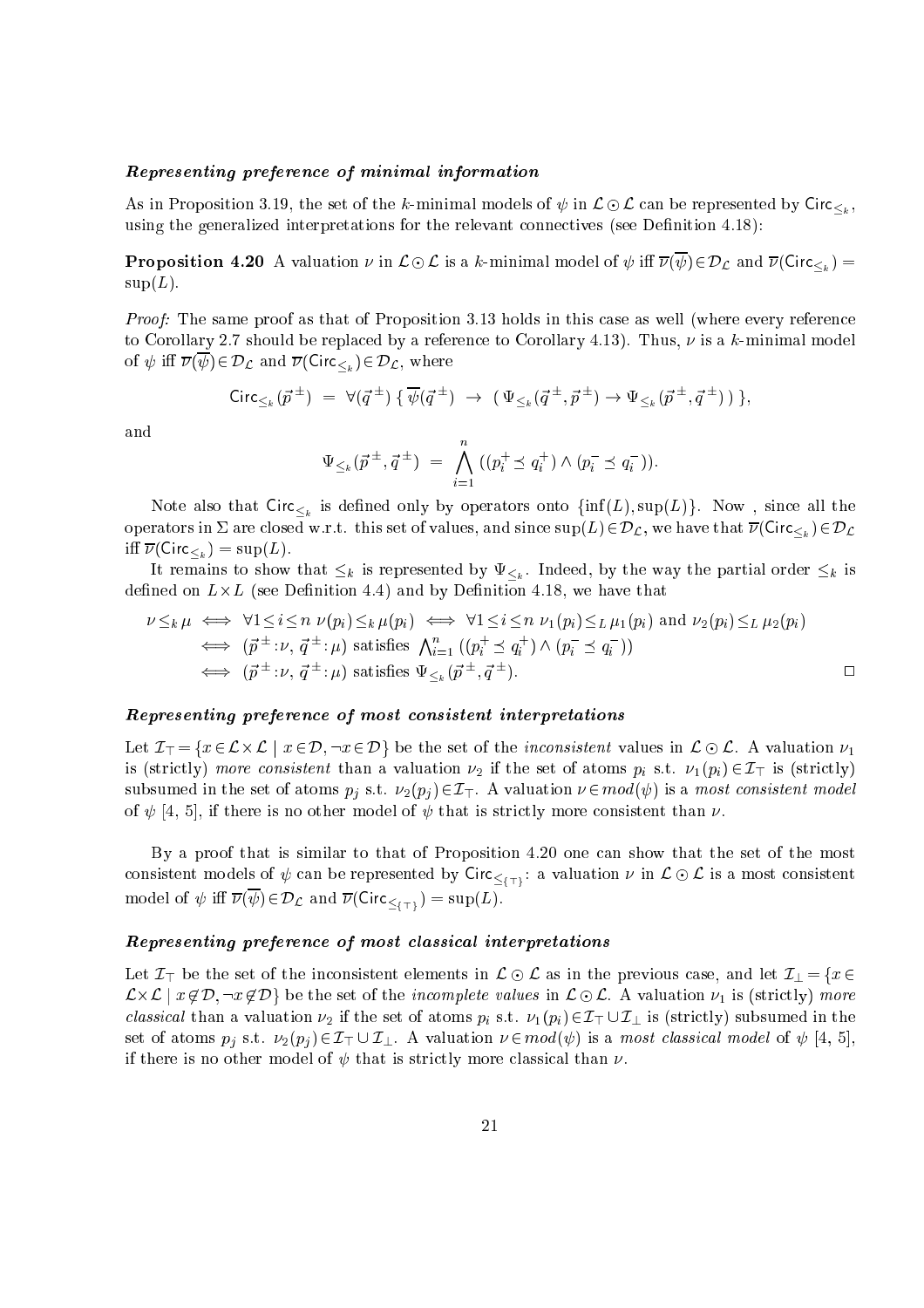Again, a similar proof as that of Proposition 4.20 shows that the set of the most classical models of  $\psi$  can be represented by Circ<sub> $\leq$ (T, i)</sub>: a valuation  $\nu$  in  $\mathcal{L} \odot \mathcal{L}$  is a most classical model of  $\psi$  iff  $\lambda$  (  $\lambda$  )  $\lambda$   $\lambda$  )  $\lambda$  (  $\lambda$  )  $\lambda$  )  $\lambda$  (  $\lambda$  )  $\lambda$  (  $\lambda$  )  $\lambda$ 

Particular cases in which the representations above may be used are the bilattice-based logics introduced in  $[2, 3, 4, 5]$ , and the annotated logic  $[35]$  RI, introduced in  $[22, 23]$ , provided that the underlying many-valued structure is of the form  $\mathcal{L} \odot \mathcal{L}$ .

#### Summary and conclusion  $\overline{5}$

A well-known way of formalizing paraconsistent reasoning is in terms of de Morgan algebras, with a ertain four-element algebra playing a pivotal role analogous to that of the two-element Boolean algebra in its lass. To formalize reasoning that is simultaneously para
onsistent and non-monotoni
, Belnap  $[8, 9]$  and Ginsberg  $[18, 19]$  have elaborated de Morgan algebras into bilattices. In  $[4]$  it is shown that the four-element bilattice  $F\mathcal{OUR}$  again plays a pivotal role. In this paper we followed up this work, essentially motivated by omputational onsiderations. We have shown that questions of consequence in these structures can be reduced to ones of classical consequence, by means of polynomial translations that essentially serves to separate negated atoms from aÆrmed ones. Moreover, these translations can be incorporated together with some appropriate circumscriptive axioms to capture the notion of minimality and for representing preferential reasoning [34]. This method also tou
hes upon several additional aspe
ts:

- 1. It shows that two-valued reasoning may be useful for simulating inferen
e pro
edures in the ontext of many-valued semanti
s.
- 2. This approa
h demonstrates the usefulness of ir
ums
ription not only as a general method for non-monotoni inferential reasoning, but also as an appealing te
hnique for implementing para
onsistent reasoning.
- 3. This is another evidence for the fact that in many cases concepts that are defined in a "metalanguage" (such as preference criteria, etc.) can be expressed in the language itself (using, e.g., higher-order formulae).

Note that although we have proposed our te
hnique for propositional logi
, it an be easily applied to the predicate case as well. Moreover, as shown in Section 4, our approach can be extended to many-valued (lattice-based) logics. These observations, together with item (3) above, imply that such techniques allow a potentially wide area for practical implementations. For instance, as we have shown above, preferential multiple-valued reasoning can be incorporated with practical appli
ations for automated reasoning and theorem proving.

# A
knowledgement

We thank the anonymous referees for many useful comments.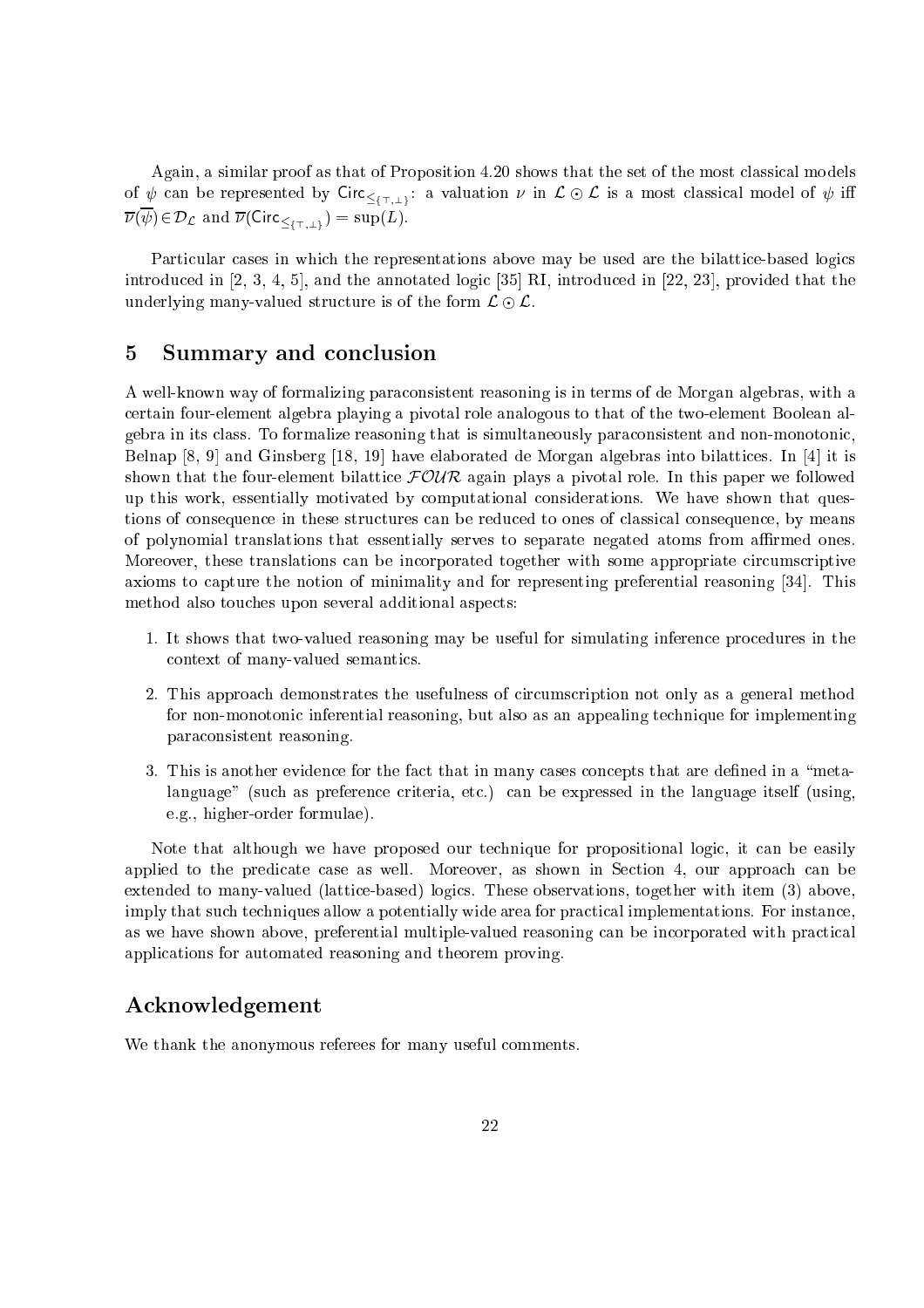# Referen
es

- [1] A.R.Anderson, N.D.Belnap. *Entailment Vol.1*, Princton University Press, 1975.
- [2] O.Arieli, A.Avron. Reasoning with logical bilattices. Journal of Logic, Language, and Information  $5(1)$ , pp. 25–63, 1996.
- [3] O.Arieli, A.Avron. The logical role of the four-valued bilattice. Proc. 13th IEEE Conf. on Logic in Computer Science (LICS'98), pp. 218-226, IEEE Press, 1998.
- [4] O.Arieli, A.Avron. The value of the four values. Artificial Intelligence  $102(1)$ , pp. 97–141, 1998.
- [5] O.Arieli, A.Avron. *Bilattices and paraconsistency*. Frontiers of Paraconsistent Logic (D. Batens. C. Mortensen, G. Priest, J. Van Bendegem, editors), pp. 11–27, Studies in Logic and Computation 8, Resear
h Studies Press, 2000.
- [6] O.Arieli, M.Denecker. *Modeling paraconsistent reasoning by classical logic* Proc. 2nd Int. Symp. on Foundations of Information and Knowledge Systems (FoIKS'02). Le
ture Notes in Computer Science 2284 (T.Eiter, K.D.Schewe, editors), pp. 1–14, Springer, 2002.
- [7] A.Avron. Simple consequence relations. Information and Computation 92, pp. 105-139, 1991.
- [8] N.D.Belnap. A useful four-valued logic. Modern Uses of Multiple-Valued Logic (G.Epstein. J.M.Dunn, editors), Reidel Publishing Company, Boston, pp. 7-37, 1977.
- [9] N.D.Belnap. How a computer should think. Contemporary Aspects of Philosophy (G.Ryle, editor), pp. 30-56, Oriel Press, 1977.
- [10] A.Bialynicki-Birula. Remarks on quasi-boolean algebras. Bull. Acad. Polonaise des Sciences Cl. III, Vol. V No. 6, pp. 615–619, 1957.
- [11] A.Bialynicki-Birula, H.Rasiowa. On the representation of quasi-boolean algebras. Bull. Acad. Polonaise des Sciences Cl. III, Vol. V, No. 3, pp. 259-261, 1957.
- [12] N.C.A.da-Costa. On the theory of inconsistent formal systems. Notre Damm Journal of Formal Logic 15, pp. 497-510, 1974.
- [13] P.Doherty, W.Lukaszewicz, A.Szalas. Computing circumscription revisited: Preliminary report. Proc. 14th Int. Joint Conf. on Artificial Intelligence (IJCAI'95), pp. 1502–1508, 1995.
- [14] P.Doherty, W.Lukaszewicz, A.Szalas. Computing circumscription revisited: A reduction algorithm. Journal of Automated Reasoning 18, pp. 297–334, 1997.
- [15] M.Fitting. *Kripke-Kleene semantics for logic programs.* Journal of Logic Programming 2, pp. 295-312, 1985.
- [16] M.Fitting. Kleene's logic, generalized. Journal of Logic and Computation 1, pp. 797–810, 1990.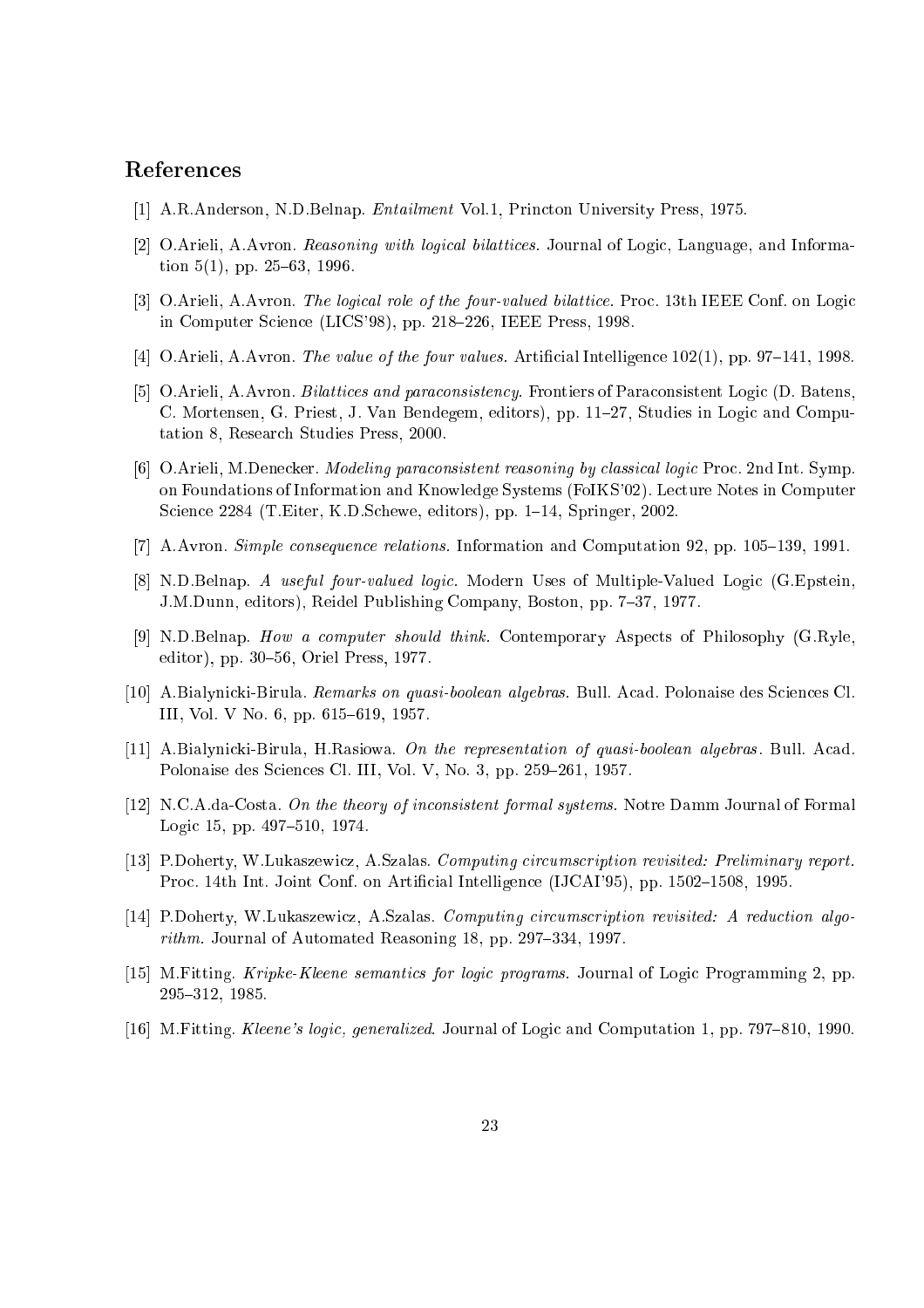- [17] D.Gabbay, O.Rodrigues, A.Russo. Revision by translation. Information, Uncertainty, and Fusion (B.Bouchon-Meunier, R.R.Yager, L.Zadeh, editors), pp. 3-32, Kluwer Academic Publishers, 2000.
- [18] M.L.Ginsberg, *Multi-valued logics: A uniform approach to reasoning in AI*. Computer Intelligence 4, pp. 256-316, 1988.
- $[19]$  M.L.Ginsberg. A circumscriptive theorem prover. Artificial Intelligence 29, pp. 209–230, 1989.
- [20] J.A.Kalman. Lattices with involution. Trans. of the American Math. Soc. 87, pp.  $485-491$ , 1958.
- [21] S.C.Kleene. *Introduction to metamathematics*. Van Nostrand, 1950.
- [22] M.Kifer, E.L.Lozinskii. RI: A logic for reasoning with inconsistency. Proc. IEEE Conf. on Logic in Computer Science (LICS'89), pp. 253–262, IEEE Press, 1989.
- [23] M.Kifer, E.L.Lozinskii. A logic for reasoning with inconsistency. Journal of Automated Reasoning  $9(2)$ , pp. 179–215, 1992.
- [24] S.Kraus, D.Lehmann, M.Magidor. Nonmonotonic reasoning, preferential models and cumulative logics. Artificial Intelligence  $44(1-2)$  pp. 167-207, 1990.
- [25] D.Lehmann, M.Magidor. What does a conditional knowledge base entail? Artificial Intelligence 55, pp. 1-60, 1992.
- [26] D.Makinson. General theory of cumulative inference. Non-Monotonic Reasoning (M.Reinfrank, editor), Lecture Notes in Artificial Intelligence 346, pp. 1–18, Springer, 1989.
- [27] D.Makinson. General patterns in nonmonotonic reasoning. Handbook of Logic in Artificial Intelligence and Logic Programming 3 (D.Gabbay, C.Hogger, J.Robinson, editors) pp. 35–110. Oxford S
ien
e Pub., 1994.
- [28] J.McCarthy. Circumscription A form of non monotonic reasoning. Artificial Intelligence  $13(1-$ 2), pp. 27-39, 1980.
- [29] J. McCarthy. Applications of circumscription to formalizing common-Sense knowledge. Artifical Intelligence 28, pp. 89-116, 1986.
- [30] H.J.Ohlbach,  $SCAN Elimination$  of predicate quantifiers. Proc. of the 13th conf. on automated deductiona (CADE'96), (M.A.McRobbie, J.Slaney, editors), Lecture Notes in Artificial Intelligence 1104, pp. 161–165, Springer, 1996.
- [31] G.Priest. Reasoning about truth. Artificial Intelligence 39, pp. 231–244, 1989.
- [32] G.Priest. *Minimally Inconsistent LP*. Studia Logica  $50$ , pp.  $321-331$ ,  $1991$ .
- [33] T.Przymusinski. An algorithm to compute circumscription. Artificial Intelligence 38, pp. 49–73. 1991.
- [34] Y.Shoham. Reasoning about change. MIT Press, 1988.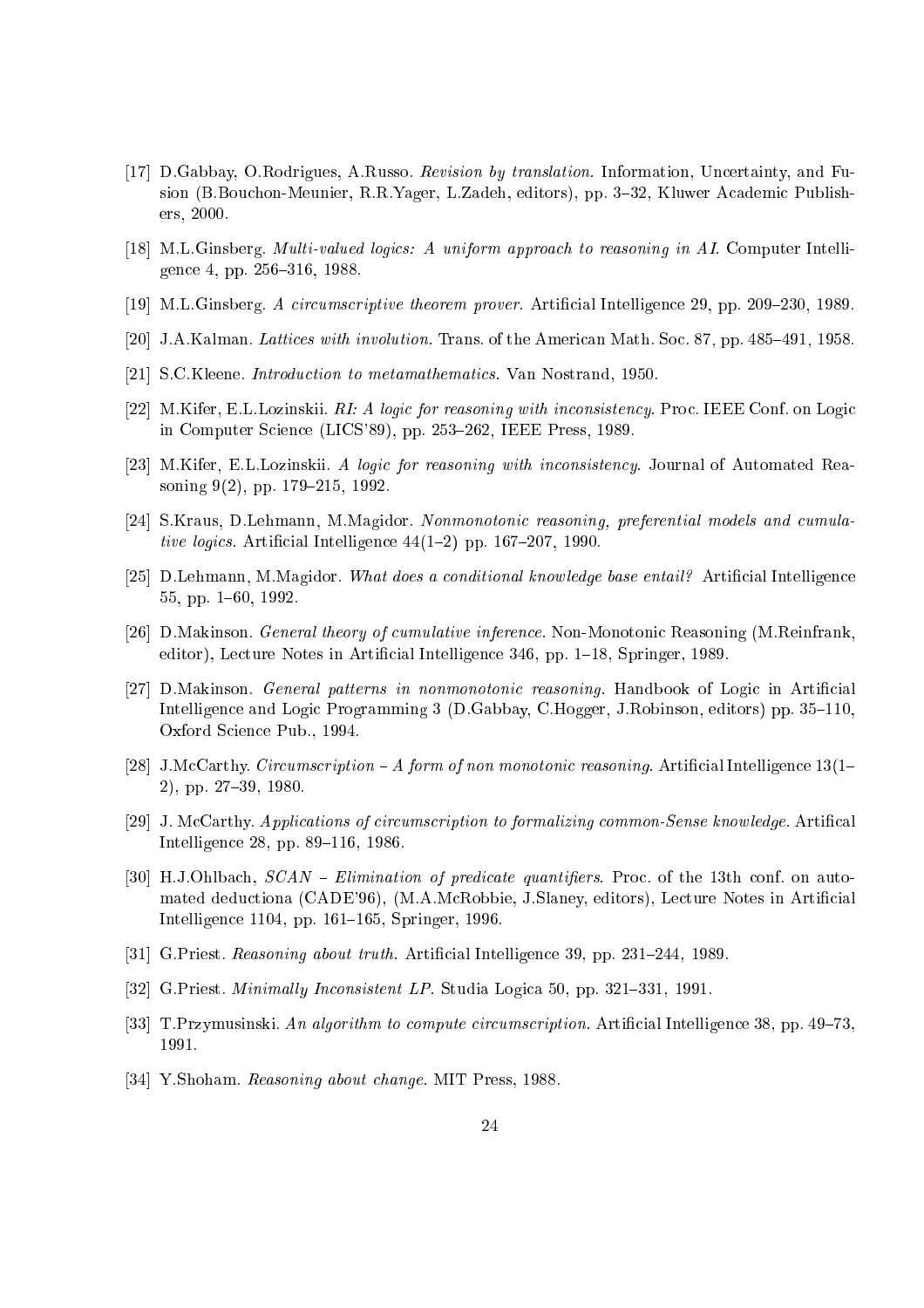- [35] V.S.Subrahmanian. Mechanical proof procedures for many valued lattice-based logic programming. Journal of Non-Classical Logic 7, pp. 7-41, 1990.
- [36] A.Tarski. *Introduction to logic*. Oxford University Press, N.Y., 1941.
- [37] A.Van Gelder, K.A.Ross and J.S.Schlipf. The well-founded semantics for general logic programs. Journal of the ACM  $38(3)$ , pp. 620–650, 1991.

# Appendix A. Proof of Proposition 2.4

**Proposition 2.4:** Let  $\nu = (\nu_1, \nu_2)$ . Then  $\nu(\psi) = (\overline{\nu}(\overline{\psi}))$ ,  $\neg \text{rev}(\overline{\nu})(\overline{\psi}))$ .

Proof: Recall that  $\nu = (p + \nu_1; p + \nu_2)$  and that  $\text{rev}(\nu) = (p + \nu_2; p + \nu_1)$ .

We first show two lemmas:

**Lemma 2.4-A:** rev  $(\overline{\nu})(\neg \overline{\psi}) = \overline{\nu}(\overline{\neg \psi}).$ 

**Lemma 2.4-B:**  $\overline{\nu}(\neg \overline{\psi}) = \text{rev}(\overline{\nu})(\overline{\neg \psi}).$ 

*Proof of Lemmas 2.4-A and 2.4-B:* Note first that both lemmas are equivalent. Indeed, since rev (rev  $(\overline{\nu})$ ) =  $\overline{\nu}$ , by replacing  $\overline{\nu}$  by rev  $(\overline{\nu})$  in Lemma 2.4-A we obtain Lemma 2.4-B and vice versa.

The proof is by the following induction on the structure of  $\psi$ :

• 
$$
\psi = p
$$
:  
  $\operatorname{rev}(\overline{\nu})(\neg$ 

$$
\operatorname{rev}(\overline{\nu})(\neg\psi) = \operatorname{rev}(\overline{\nu})(\neg p^+) = \neg(\overline{p}^+ : \neg \nu_2 ; \overline{p}^- : \neg \nu_1)(p^+) = \neg \neg \nu_2(p) = \nu_2(p).
$$
  
On the other hand,  

$$
\overline{\nu}(\overline{\neg \psi}) = \overline{\nu}(\overline{\neg p}) = \overline{\nu}(\neg \neg p^-) = (\overline{p}^+ : \nu_1 ; \overline{p}^- : \nu_2)(p^-) = \nu_2(p).
$$

$$
\bullet \ \psi = \neg \phi
$$

$$
\mathbf{rev}(\overline{\nu})(\neg \overline{\psi}) = \mathbf{rev}(\overline{\nu})(\neg \overline{\neg \phi}) = \neg \mathbf{rev}(\overline{\nu})(\overline{\neg \phi}) = (\text{by induction hypothesis}) =
$$
  

$$
\neg \overline{\nu}(\neg \overline{\phi}) = \overline{\nu}(\neg \neg \overline{\phi}) = \overline{\nu}(\overline{\phi}) = \overline{\nu}(\overline{\neg \neg \phi}) = \overline{\nu}(\overline{\neg \psi}).
$$

• 
$$
\psi = \phi_1 \vee \phi_2
$$
:

By the definition of splitting transformation and by Definition 2.1, it is obvious that  $\overline{\phi_1 \vee \phi_2} = \overline{\phi_1} \vee \overline{\phi_2}$  and  $\overline{\phi_1 \wedge \phi_2} = \overline{\phi_1} \wedge \overline{\phi_2}$ . Thus:  $\texttt{rev}(\overline{\nu})(\neg \overline{\psi}) = \neg \texttt{rev}(\overline{\nu})(\overline{\psi}) = \neg \texttt{rev}(\overline{\nu})(\overline{\phi_1 \vee \phi_2}) = \neg[\texttt{rev}(\overline{\nu})(\overline{\phi_1}) \vee \texttt{rev}(\overline{\nu})(\overline{\phi_2})] =$ (since  $\mathcal L$  is a de Morgan lattice) =  $\neg \text{rev}(\overline{\nu})(\overline{\phi_1}) \wedge \neg \text{rev}(\overline{\nu})(\overline{\phi_2}) =$ rev ()(:1)^ rev ()(:2) = (by indu
tion hypothesis) = (:1) ^ (:2) =  $\lceil 1 \rceil$   $\lceil 1 \rceil$   $\lceil 2 \rceil$   $\lceil 1 \rceil$   $\lceil 1 \rceil$   $\lceil 2 \rceil$   $\lceil 2 \rceil$   $\lceil 2 \rceil$   $\lceil 2 \rceil$   $\lceil 2 \rceil$   $\lceil 2 \rceil$   $\lceil 2 \rceil$   $\lceil 2 \rceil$   $\lceil 2 \rceil$   $\lceil 2 \rceil$ 

• The case in which  $\psi = \phi_1 \wedge \phi_2$  is analogue to the latter case.